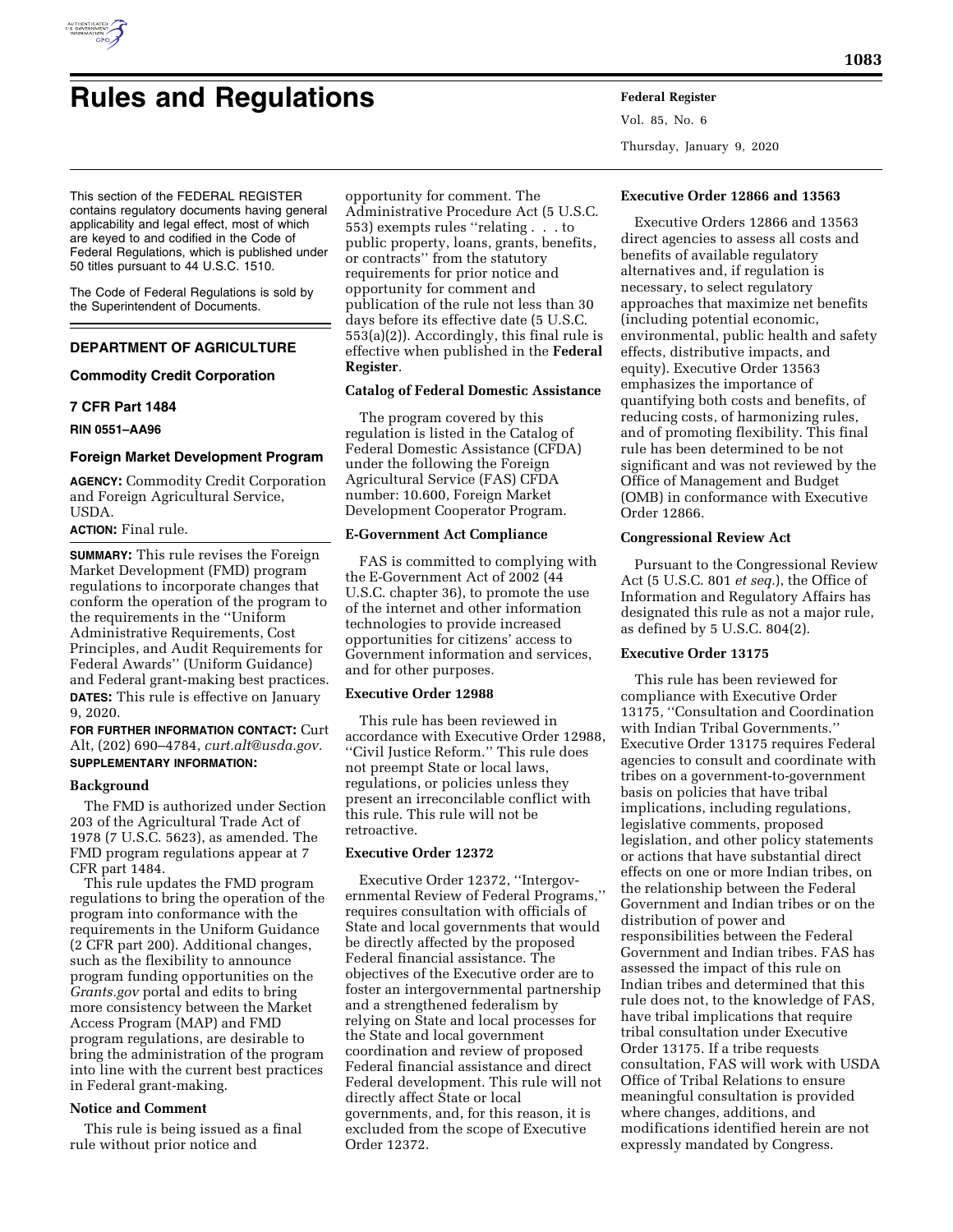## **Executive Order 13771**

Executive Order 13771 directs agencies to reduce regulation and control regulatory costs and provides that for every new regulation issued, at least two prior regulations be identified for elimination, and that the cost of planned regulations be prudently managed and controlled through a budgeting process. This rule is not an Executive Order 13771 regulatory action because this rule is not significant under Executive Order 12866.

## **List of Subjects in 7 CFR Part 1484**

Agricultural commodities, Exports. ■ For the reasons discussed in the preamble, 7 CFR part 1484 is revised to read as follows:

## **PART 1484—PROGRAMS TO HELP DEVELOP FOREIGN MARKETS FOR AGRICULTURAL COMMODITIES**

Sec.

## **Subpart A—General Information**

1484.10 General purpose and scope. 1484.11 Definitions. 1484.12 Participation eligibility.

## **Subpart B—Application and Funding Allocation**

|                | 1484.20 Application process.             |
|----------------|------------------------------------------|
|                | 1484.21 Application review and formation |
| of agreements. |                                          |
|                | 1484.22 Allocation factors.              |

## **Subpart C—Program Operations**

1484.30 Approval decision. 1484.31 Signature cards. 1484.32 Employment practices. 1484.33 Financial management. 1484.34 Ethical conduct. 1484.35 Contracting procedures. 1484.36 Property. 1484.37 Federal Travel Regulations.<br>1484.38 Program income. Program income. 1484.39 Changes to activities and funding. **Subpart D—Contribution and Reimbursements**  1484.50 Contribution rules.

|                                      | 1484.51 Ineligible contribution.          |  |
|--------------------------------------|-------------------------------------------|--|
|                                      | 1484.52 Reimbursement rules.              |  |
|                                      | 1484.53 Expenditures not reimbursed under |  |
| the Cooperator program.              |                                           |  |
|                                      | 1484.54 Reimbursement procedures.         |  |
|                                      | 1484.55 Advances.                         |  |
| Subpart E-Reporting, Evaluation, and |                                           |  |

## **Compliance**

- 1484.70 Reports.
- 1484.71 Disclosure of program information.<br>1484.72 Evaluation.
- 1484.72 Evaluation.<br>1484.73 Failure to n Failure to make required
- contribution.<br>1484.74 Complia
- 1484.74 Compliance reviews and notices.<br>1484.75 Cooperator response to complian Cooperator response to compliance
- report. 1484.76 Cooperator appeals of CCC
- determinations. 1484.77 Submissions.
- 1484.78 Amendments.

## 1484.79 Subrecipients.

- 1484.80 Audit requirements.
- 1484.81 Suspension and termination of agreements.

1484.82 Noncompliance with an agreement. **Authority:** 7 U.S.C. 5623, 5662–5663.

#### **Subpart A—General Information**

## **§ 1484.10 General purpose and scope.**

(a) This part sets forth the general terms and conditions governing the Commodity Credit Corporation's (CCC) operation of the Foreign Market Development (FMD) Cooperator program.

(b)(1) The Office of Management and Budget (OMB) issued guidance on ''Uniform Administrative Requirements, Cost Principles, and Audit Requirements for Federal Awards'' in 2 CFR part 200. In 2 CFR 400.1, the U.S. Department of Agriculture (USDA) adopted OMB's guidance in subparts A through F of 2 CFR part 200, as supplemented by 2 CFR part 400, as USDA policies and procedures for uniform administrative requirements, cost principles, and audit requirements for Federal awards.

(2) The OMB guidance at 2 CFR part 200, as supplemented by 2 CFR part 400 and this subpart, applies to the Cooperator program.

(3) In addition to the provisions of this part, other regulations that are generally applicable to grants and cooperative agreements of USDA, including the applicable regulations set forth in 2 CFR chapters I, II, and IV, also apply to the Cooperator program, to the extent that these regulations do not directly conflict with the provisions of this part. The provisions of the CCC Charter Act (15 U.S.C. 714 *et seq.*) and any other statutory or regulatory provisions that are generally applicable to CCC also apply to the Cooperator program.

(c) Under the Cooperator program, CCC enters into agreements with eligible nonprofit U.S. trade organizations to share the costs of certain overseas marketing and promotion activities that are intended to create, maintain, or expand foreign markets for U.S. agricultural commodities. When considering eligible nonprofit U.S. trade organizations, CCC generally gives priority to organizations that are nationwide in membership and scope and have the broadest producer representation and affiliated industry participation of the commodity being promoted. Agreements involve the promotion of agricultural commodities on a generic basis. CCC does not provide brand promotion assistance to Cooperators under this program.

Agreements may not involve activities targeted directly toward consumers purchasing as individuals. Activities must contribute to the creation, maintenance, or growth of demand for U.S. agricultural commodities and must generally address long–term foreign import constraints and export growth opportunities by focusing on matters such as reducing infrastructural or historical market impediments, improving processing capabilities, modifying codes and standards, and identifying new markets or new applications or uses for the agricultural commodity in the foreign market.

(d) The Cooperator program generally operates on a reimbursement basis.

(e) CCC policy is to ensure that benefits generated by Cooperator agreements are broadly available throughout the relevant agricultural sector and no one entity gains an undue advantage or sole benefit from program activities. CCC also endeavors to enter into Cooperator agreements covering a broad array of agricultural commodity sectors. The Cooperator program is administered by the Foreign Agricultural Service (FAS) on behalf of CCC.

(f) The paperwork and recordkeeping requirements imposed by this part have been approved by OMB under the Paperwork Reduction Act of 1980. OMB has assigned control number 0551–0026 for this information collection.

## **§ 1484.11 Definitions.**

For purposes of this part the following definitions apply:

*Activity* means a specific foreign market development effort undertaken by a Cooperator to address a constraint or opportunity.

*Administrative expenses or costs*  means expenses or costs of administering, directing, and controlling an organization that is a Cooperator. Generally, this would include expenses or costs such as those related to:

(1) Maintaining a physical office (including, but not limited to: Rent, office equipment, office supplies, office décor, office furniture, computer hardware and software, maintenance, extermination, parking, and business cards);

(2) Personnel (including, but not limited to: Salaries, benefits, payroll taxes, individual insurance, and training);

(3) Communications (including, but not limited to: Phone expenses, internet, mobile phones, personal digital assistants, email, mobile email devices, postage, courier services, television, radio, and walkie talkies);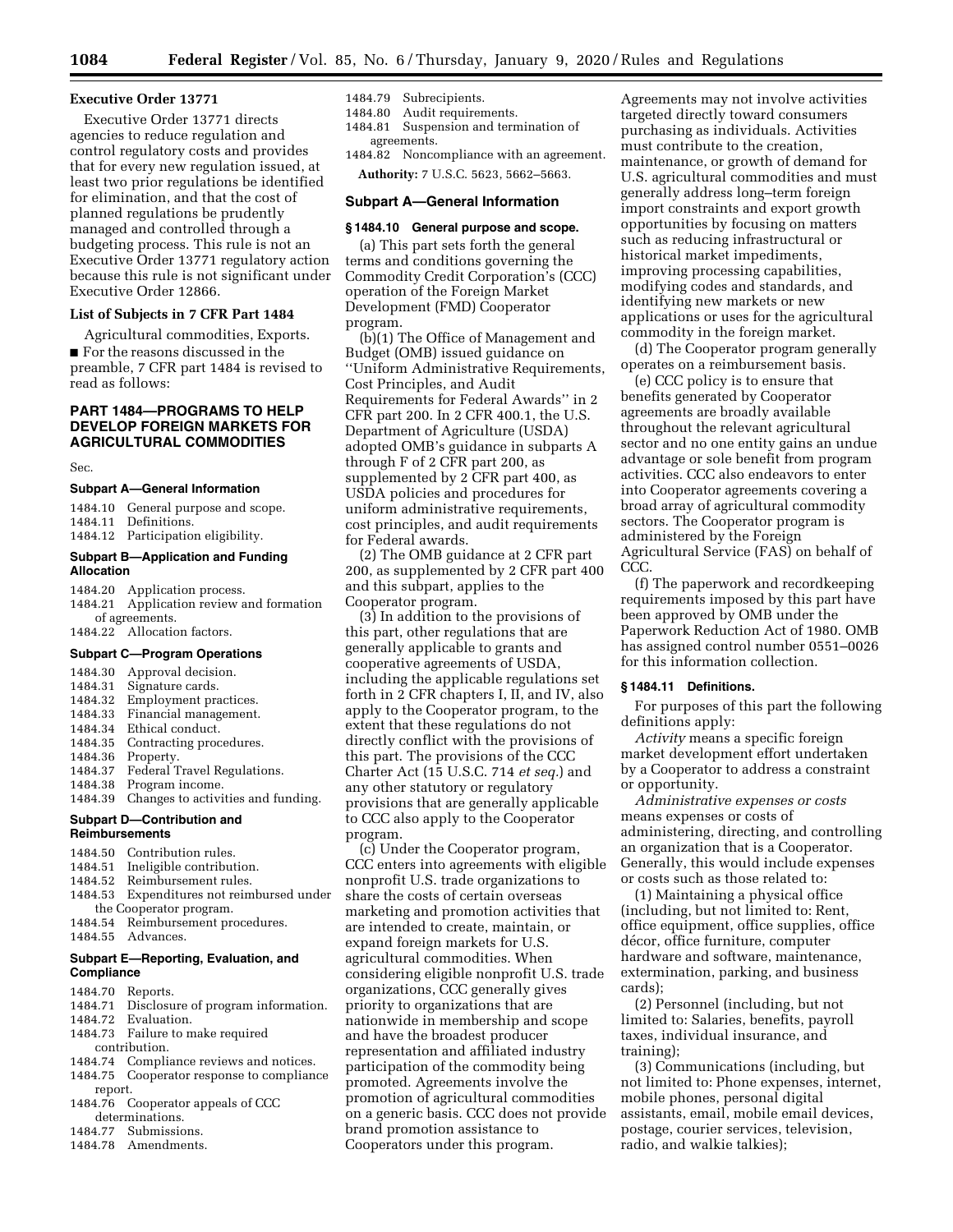(4) Management of an organization or unit of an organization (including, but not limited to: Planning, supervision, supervisory travel, teambuilding, recruiting, and hiring);

(5) Utilities (including, but not limited to: Sewer, water, and energy); and

(6) Professional services (including, but not limited to: Accounting expenses, financial services, and investigatory services).

*Affiliate* means any partnership, association, company, corporation, trust, or any other such party in which the Cooperator has an investment, other than a mutual fund.

*Agreement* means a document entered into between CCC and a Cooperator setting forth the terms and conditions of approved activities under the Cooperator program, including any subsequent amendments to such agreement.

*Approval letter* means a document by which CCC informs an applicant that its FMD application for a program year has been approved for funding. This letter may also approve specific activities and contain terms and conditions in addition to the agreement. This letter requires a countersignature by the Cooperator before it becomes effective.

*Attache´/Counselor* means the FAS employee representing USDA interests in the foreign country in which promotional activities are conducted.

*Constraint* means a condition in a particular country or region that needs to be addressed in order to develop, expand, or maintain exports of a specific eligible commodity.

*Consumer promotion* means activities that are designed to directly influence consumers by changing attitudes or purchasing behaviors towards eligible commodities and that involve activities targeted directly toward consumers purchasing as individuals.

*Cooperator* means a nonprofit U.S. agricultural trade organization that has entered into a foreign market development agreement with CCC.

*Cooperator program* means the Foreign Market Development Cooperator program.

*Contribution* means the funds, *e.g.,*  money, personnel, materials, services, facilities, or supplies, provided by an FMD Cooperator, State agency, or entities in the FMD Cooperator's industry (''U.S. industry'') in support of an approved activity as well as funds provided by the FMD Cooperator, U.S. industry, or State agency in support of related promotion activities in the markets covered by the FMD Cooperator's agreement.

*Credit memo* means a commercial document, also known as a credit memorandum, issued by the Cooperator to a commercial entity that owes the Cooperator a certain sum. A credit memo is used when the Cooperator owes the commercial entity a sum less than the amount the entity owes the Cooperator. The credit memo reflects an offset of the amount the Cooperator owes the entity against the amount the entity owes to the Cooperator.

*Demonstration projects* means activities involving the erection or construction of a structure or facility or the installation of equipment.

*Eligible commodity* means any agricultural commodity or product thereof, excluding tobacco, that is comprised of at least 50 percent by weight, exclusive of added water, of agricultural commodities grown or raised in the United States.

*Expenditure* means either payment via the transfer of funds or offset reflected in a credit memo in lieu of a transfer of funds.

*Foreign subrecipient* means a foreign entity that a Cooperator works with, in accordance with this part, to promote the export of an eligible commodity under the Cooperator program.

*Generic promotion* means a promotion that does not involve the exclusive or predominant use of a single company name, logo, or brand name, or the brand of a U.S. agricultural cooperative, but rather promotes an eligible commodity generally. A generic promotion activity may include the promotion of a foreign brand (*i.e.,* a brand owned primarily by foreign interests and being used to market an agricultural commodity in a foreign market), if the foreign brand uses the promoted eligible commodity from multiple U.S. suppliers. A generic promotion activity may also involve the use of specific U.S. company names, logos, or brand names. However, in that case, the Cooperator must ensure that all U.S. companies seeking to promote such eligible commodity in the market have an equal opportunity to participate in the activity and that at least two U.S. companies participate. In addition, an activity that promotes separate items from multiple U.S. companies will be considered a generic promotion only if the promotion of the separate items maintains a unified theme (*i.e.,* a dominant idea or motif) and style and is subordinate to the promotion of the generic theme.

*Market* means a country or region targeted by an activity.

*Notification* means a document from the Cooperator by which the Cooperator proposes to CCC changes to the

activities and/or funding levels in an approved agreement and/or approval letter.

*Project funds* means the funds made available to a Cooperator under an agreement and authorized for expenditure in accordance with this part.

*Program notice* means documents that CCC issues for informational purposes. These notices are currently made available electronically through the FAS website. These notices have no legal effect. They are intended to alert Cooperators of various aspects of CCC's current administration of the FMD program. For example, CCC issues notices to alert Cooperators of applicable Federal pay scale rates and lists of economic and trade sanctions against certain foreign countries.

*Program year* means, unless otherwise agreed to in writing between CCC and a Cooperator, a 12-month period during which a Cooperator can undertake activities consistent with this part and its agreement and approval letter with CCC. This is also known as a project period, which in multiple year awards will be divided into budget periods.

*Sales and trade relations expenditures (STRE)* means expenditures made on breakfast, lunch, dinner, receptions, and refreshments at approved activities; miscellaneous courtesies such as checkroom fees, taxi fares, and tips for approved activities; and decorations for a special promotional occasion that is part of an approved activity.

*Trade team* means a group of individuals engaged in an approved activity intended to promote the interests of an entire agricultural sector rather than to result in specific sales by any of its members.

*Unified Export Strategy (UES)* means a holistic marketing plan that outlines an applicant's proposed foreign market development activities and requested funding under each of the FAS market development programs.

*Unified Export Strategy (UES) system*  means an online internet system maintained by FAS through which applicants may apply to the Cooperator program and other FAS market development programs. The system is currently accessible at *[https://](https://apps.fas.usda.gov/ues/webapp/) [apps.fas.usda.gov/ues/webapp/.](https://apps.fas.usda.gov/ues/webapp/)* FAS may prescribe a different system through which applicants may apply to the FMD program and will announce such system in the applicable Notice of Funding Opportunity (NOFO).

*U.S. agricultural commodity* means any agricultural commodity of U.S. origin, including food, feed, fiber, forestry product, livestock, insects, and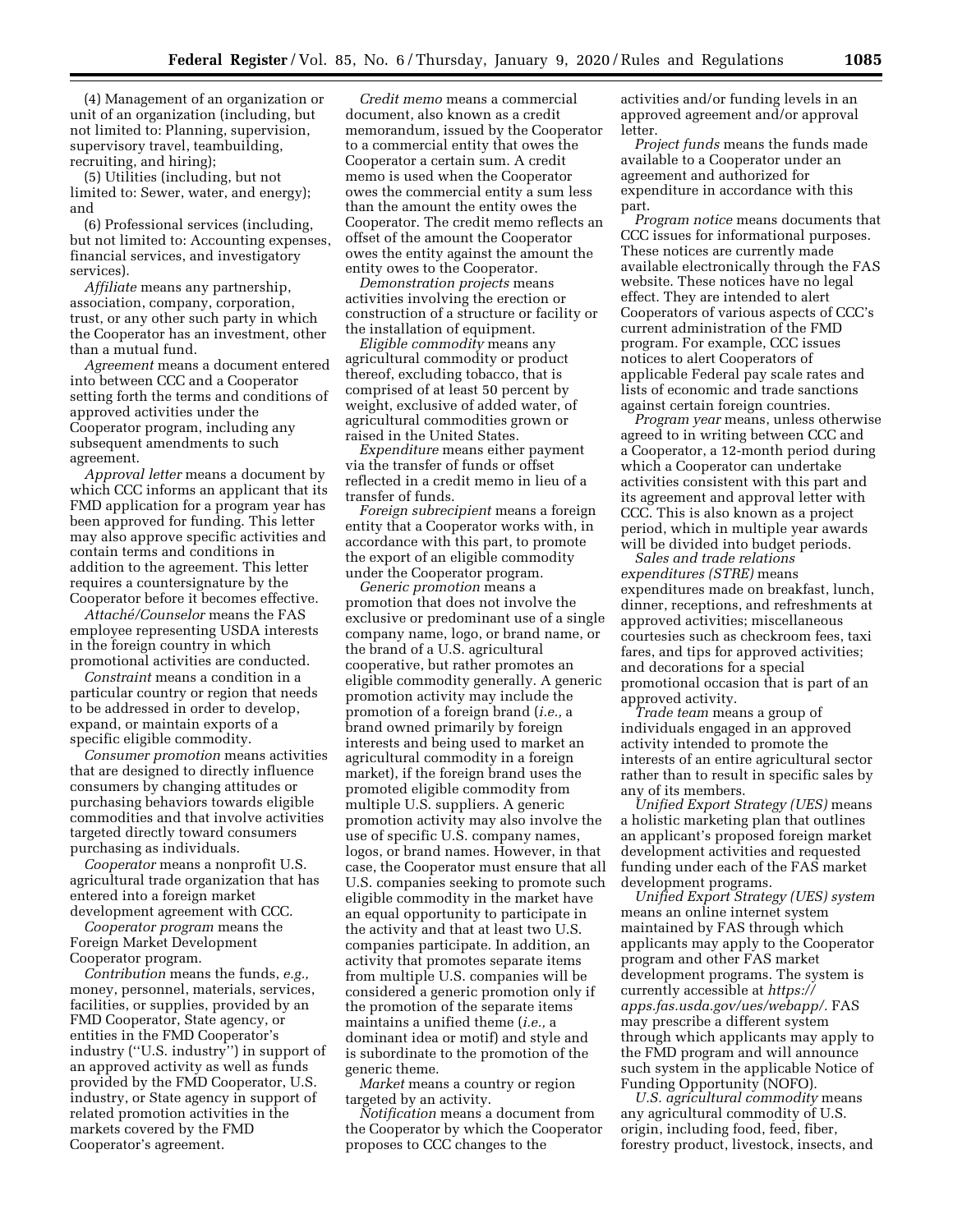fish harvested from a U.S. aquaculture farm or harvested by a vessel (as defined in Title 46 of the United States Code) in waters that are not waters (including the territorial sea) of a foreign country, and any product thereof.

## **§ 1484.12 Participation eligibility.**

(a) To participate in the Cooperator program, an entity must be a nonprofit U.S. agricultural trade organization that promotes the exports of one or more U.S. agricultural commodities, does not have a business interest in or receive remuneration from specific sales of agricultural commodities, and contributes at least 50 percent of the value of resources reimbursed by CCC for activities conducted under the agreement.

(b) CCC may require that an agreement include a contribution level greater than that specified in paragraph (a) of this section. In requiring a higher contribution level, CCC will take into account such factors as past Cooperator contribution level, previous Cooperator program funding levels, the length of time an entity participates in the program, and the entity's ability to increase its contribution level.

(c) CCC will enter into agreements only for the promotion of eligible commodities.

## **Subpart B—Application and Funding Allocation**

## **§ 1484.20 Application process.**

(a) *General application requirements.*  CCC will periodically announce through a NOFO that it is accepting applications for participation in the Cooperator program for a specified program year. This announcement will be posted on the U.S. Government website for grant opportunities. Applications shall be submitted in accordance with the terms and requirements specified in the announcement and in this part. Currently, applicants are encouraged to submit applications through the UES system but are not required to do so.

(b) *Universal identifier and System for Award Management (SAM).* In accordance with 2 CFR part 25, each entity that applies to the Cooperator program and does not qualify for an exemption under 2 CFR 25.110 must:

(1) Be registered in the SAM prior to submitting an application or plan;

(2) Maintain an active SAM registration with current information at all times during which it has an active Federal award or an application or plan under consideration by CCC; and

(3) Provide its DUNS number, or a unique identifier designated as a DUNS replacement, in each application or plan it submits to CCC.

(c) *Reporting subaward and executive compensation information.* In accordance with 2 CFR part 170, each entity that applies to the Cooperator program and does not qualify for an exception under 2 CFR 170.110(b) must ensure it has the necessary processes and systems in place to comply with the applicable reporting requirements of 2 CFR part 170 should it receive Cooperator program funding.

## **§ 1484.21 Application review and formation of agreements.**

(a) *General.* CCC will, subject to the availability of funds, approve those applications that it considers to present the best opportunity for creating, maintaining, or expanding export markets for U.S. agricultural commodities. CCC will review all proposals for eligibility and completeness. CCC will evaluate and score each proposal against the factors described in the NOFO. The purpose of this review is to identify meritorious proposals, recommend an appropriate funding level for each proposal, and submit the proposals and funding recommendations to appropriate officials for decision. CCC may, when appropriate to the subject matter of the proposal, request the assistance of other U.S. Government experts in evaluating the merits of a proposal. When considering eligible nonprofit U.S. trade organizations, CCC may weigh which organizations have the broadest producer representation and affiliated industry participation of the commodity being promoted. All reviewers will be required to sign a conflict of interest form, and when conflicts of interests are identified the reviewer will be recused from the objective review process.

(b) *Approval review criteria.* CCC follows results–oriented management principles and considers the following criteria when assessing the likelihood of success of the applications it receives, determining which applications to recommend for approval, and developing preliminary recommended funding levels:

(1) Strategic planning (25%);

(2) Program implementation (25%); and

(3) Program results and evaluation (50%).

#### **§ 1484.22 Allocation factors.**

CCC determines final funding levels after allocating available funds to approved applications on the basis of criteria that will be fully described in each program year's Cooperator program announcement. Generally, extensions will not be allowable.

#### **Subpart C—Program Operations**

#### **§ 1484.30 Approval decision.**

CCC will notify each applicant in writing of the final disposition of its application. CCC will send an agreement, an approval letter, and a signature card to each approved applicant. The agreement and the approval letter will outline which activities and budgets are approved and will specify any special terms and conditions applicable to a Cooperator's program, including the required level of Cooperator contribution and program evaluations. An applicant that decides to accept the terms and conditions contained in the agreement and approval letter must so indicate by having its Chief Executive Officer (CEO) or designee sign the agreement and approval letter and submit them to CCC. Final agreement shall occur when the agreement and approval letter are signed by both parties. The agreement, the approval letter, and this part shall establish the terms and conditions of a Cooperator agreement between CCC and the approved applicant. CCC will provide each Cooperator with IDs and passwords for the UES, as necessary. Cooperators shall protect these IDs and passwords in accordance with USDA's information technology policies. Cooperators shall immediately notify CCC whenever a person who possesses the ID and password information no longer needs such information or a person who is not authorized gains such information.

## **§ 1484.31 Signature cards.**

The Cooperator shall designate at least two individuals in its organization to sign agreements and amendments, approval letters, reimbursement claims, and advance requests. The Cooperator shall submit the signature card signed by those designated individuals and by the Cooperator's CEO to CCC prior to the start of the program year. The Cooperator shall immediately notify CCC of any changes in signatories (*e.g.,*  removal or addition of individuals, name changes, etc.), and shall submit a revised signature card accordingly.

## **§ 1484.32 Employment practices.**

(a) A Cooperator shall enter into written contracts with all overseas employees who are paid in whole or in part with project funds and shall ensure that all terms, conditions, and related formalities of such contracts conform to governing local law.

(b) A Cooperator shall, in its overseas offices, conform its office hours, work week, and holidays to local law and to the custom generally observed by U.S.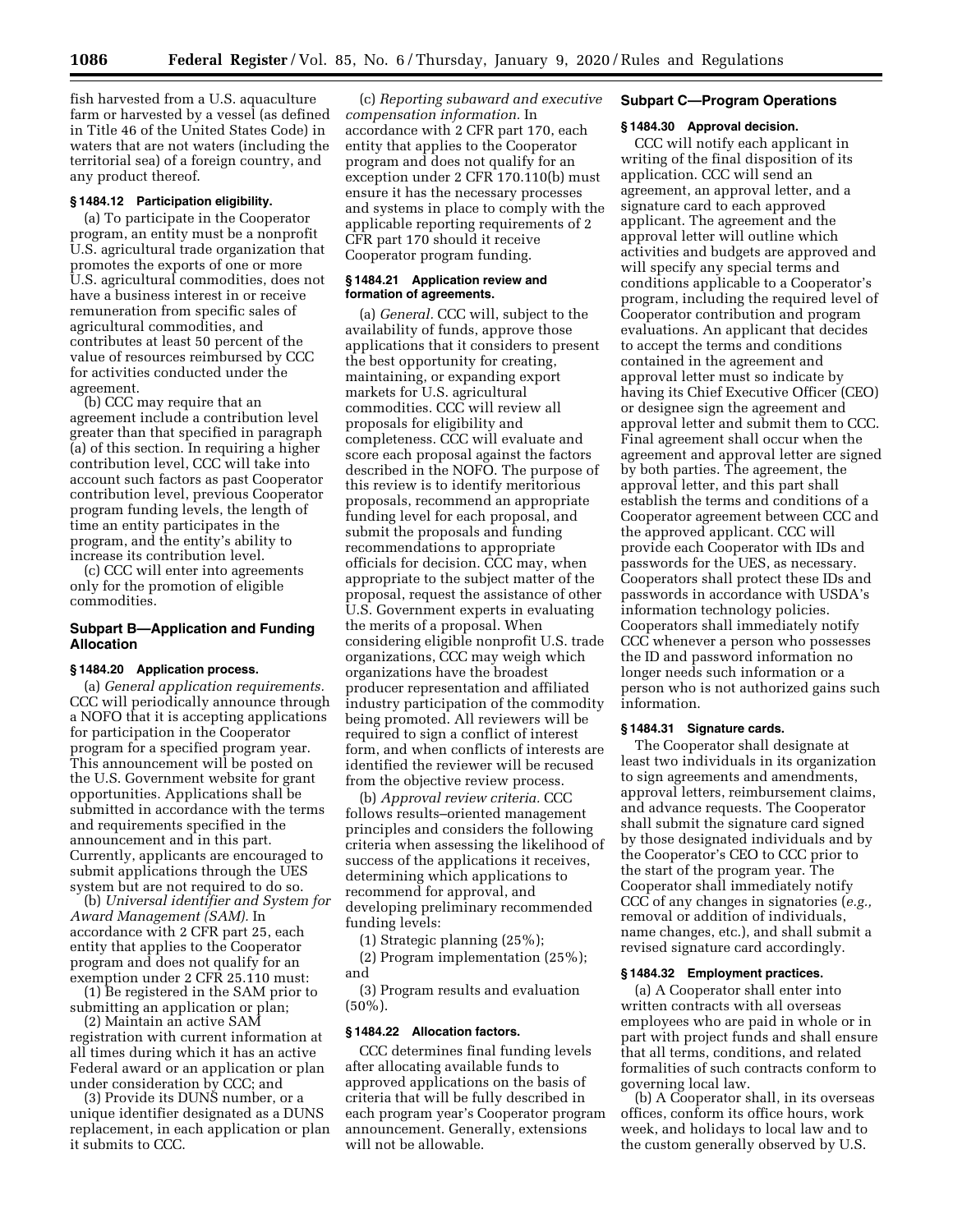commercial entities in the local business community.

(c) A Cooperator may pay salaries or fees in any currency (U.S. or foreign) in conformance with contract specifications. Cooperators should consult local laws regarding currency restrictions.

#### **§ 1484.33 Financial management.**

(a) A Cooperator shall implement and maintain a financial management system that conforms to generally accepted accounting principles and complies with the standards in 2 CFR part 200.

(b) A Cooperator shall institute internal controls and provide written guidance to commercial entities participating in its activities to ensure their compliance with this part.

(c) Each Cooperator shall retain all records relating to program activities for three calendar years from the date of submission of the final financial report and permit authorized officials of the U.S. Government to have full and complete access, for such three–year period, to such records.

(d) A Cooperator shall also maintain all documents related to employment of any employees whose salaries are reimbursed in whole or in part with project funds, such as employment applications, contracts, position descriptions, leave records, salary changes, and all records pertaining to contractors, whether such employees or contractors are based in the United States or overseas.

(e) A Cooperator shall also maintain adequate documentation related to the proper disposition of all personal property having a useful life of over one year and an acquisition cost of \$500 or more purchased by the Cooperator and for which the Cooperator is reimbursed, in whole or in part, with project funds.

(f) A Cooperator shall maintain its records of expenditures and contribution in a manner that allows it to provide information by program year, country or region, activity number, and cost category (as applicable). Such records shall include copies of:

(1) Receipts for all STRE (actual vendor invoices or restaurant checks, rather than credit card receipts);

(2) Receipts for any other program– related expenditure in excess of a minimum level that CCC shall determine and announce in writing to all Cooperators via a program notice issued on the FAS website. Receipts for all actual meal and incidental expenses (M&IE) reimbursements must be maintained, regardless of the amount;

(3) The exchange rate used to calculate the dollar equivalent of each expenditure made in a foreign currency and the basis for such calculation;

(4) Reimbursement claims;

(5) An itemized list of claims charged to the Cooperator's FMD account;

(6) Documentation, with accompanying English translation, supporting each reimbursement claim, including evidence to support the financial transactions, such as canceled checks, receipted paid bills, contracts, purchase orders, per diem calculations, travel vouchers, and credit memos; and

(7)(i) Each Cooperator must keep records documenting all claimed contribution, to include:

(A) Copies of invoices or receipts for expenses paid by the U.S. industry or State agency and not reimbursed by the Cooperator for the joint activity; or

(B) If invoices are not available, an itemized statement from the U.S. industry or State agency as to what costs it incurred; or

(C) If neither of the foregoing is available, a statement from the U.S. industry or State agency as to what goods and services it provided; or

(D) If none of the foregoing are available, a memo to the files of the Cooperator's estimate of what contribution was made by the U.S. industry or State agency, item by item, and the method used to assign a value to each.

(ii) Documentation supporting contribution must include the date(s), purpose, and location(s) of each activity for which cash or in–kind items were claimed as a contribution; who conducted the activity; the participating groups or individuals; and the method of computing the claimed contribution. Cooperators must retain and make available for compliance reviews and audits documentation related to claimed contribution.

(g) Upon request, a Cooperator shall provide to CCC copies of the documents that support the Cooperator's reimbursement claims. CCC may deny a claim for reimbursement if the claim is not supported by adequate documentation.

#### **§ 1484.34 Ethical conduct.**

(a) A Cooperator shall conduct its business in accordance with the laws and regulations of the country(s) in which each activity is carried out and in accordance with applicable U.S. Federal, state, and local laws and regulations. A Cooperator shall conduct its business in the United States in accordance with applicable Federal, state, and local laws and regulations.

(b) Neither a Cooperator nor its affiliates shall make export sales of eligible commodities covered under the terms of an agreement. Neither a Cooperator nor its affiliates shall charge a fee for facilitating an export sale. A Cooperator may collect check–off funds and membership fees that are required for membership in the Cooperator's organization.

(c) The Cooperator shall not use program activities or project funds to promote private self–interests or conduct private business, except as members of trade teams.

(d) A Cooperator shall not limit participation in its FMD activities to members of its organization. Cooperators shall ensure that their FMD–funded programs and activities are open to all otherwise qualified individuals and entities on an equal basis and without regard to any non– merit factors.

(e) A Cooperator shall select U.S. agricultural industry representatives to participate in activities such as trade teams or trade fairs based on criteria that ensure participation on an equitable basis by a broad cross section of the U.S. industry. If requested by CCC, a Cooperator shall submit such selection criteria to CCC for approval.

(f) All Cooperators should endeavor to ensure fair and accurate fact–based advertising. Deceptive or misleading promotions may result in cancellation or termination of an agreement and recovery of CCC funds related to such promotions from the Cooperator.

(g) The Cooperator must report any actions or circumstances that may have a bearing on the propriety of program activities to the appropriate Attaché/ Counselor, and the Cooperator's U.S. office shall report such actions or circumstances in writing to CCC.

## **§ 1484.35 Contracting procedures.**

(a) Cooperators have full and sole responsibility for the legal sufficiency of all contracts and assume financial liability for any costs or claims resulting from suits, challenges, or other disputes based on contracts entered into by the Cooperator. Neither CCC nor any other agency of the United States Government nor any official or employee of CCC, FAS, USDA, or the United States Government has any obligation or responsibility with respect to Cooperator contracts with third parties.

(b) Cooperators are responsible for ensuring to the greatest extent possible that the terms, conditions, and costs of contracts constitute the most economical and effective use of project funds.

(c) All fees for professional and technical services paid in any part with project funds must be covered by written contracts.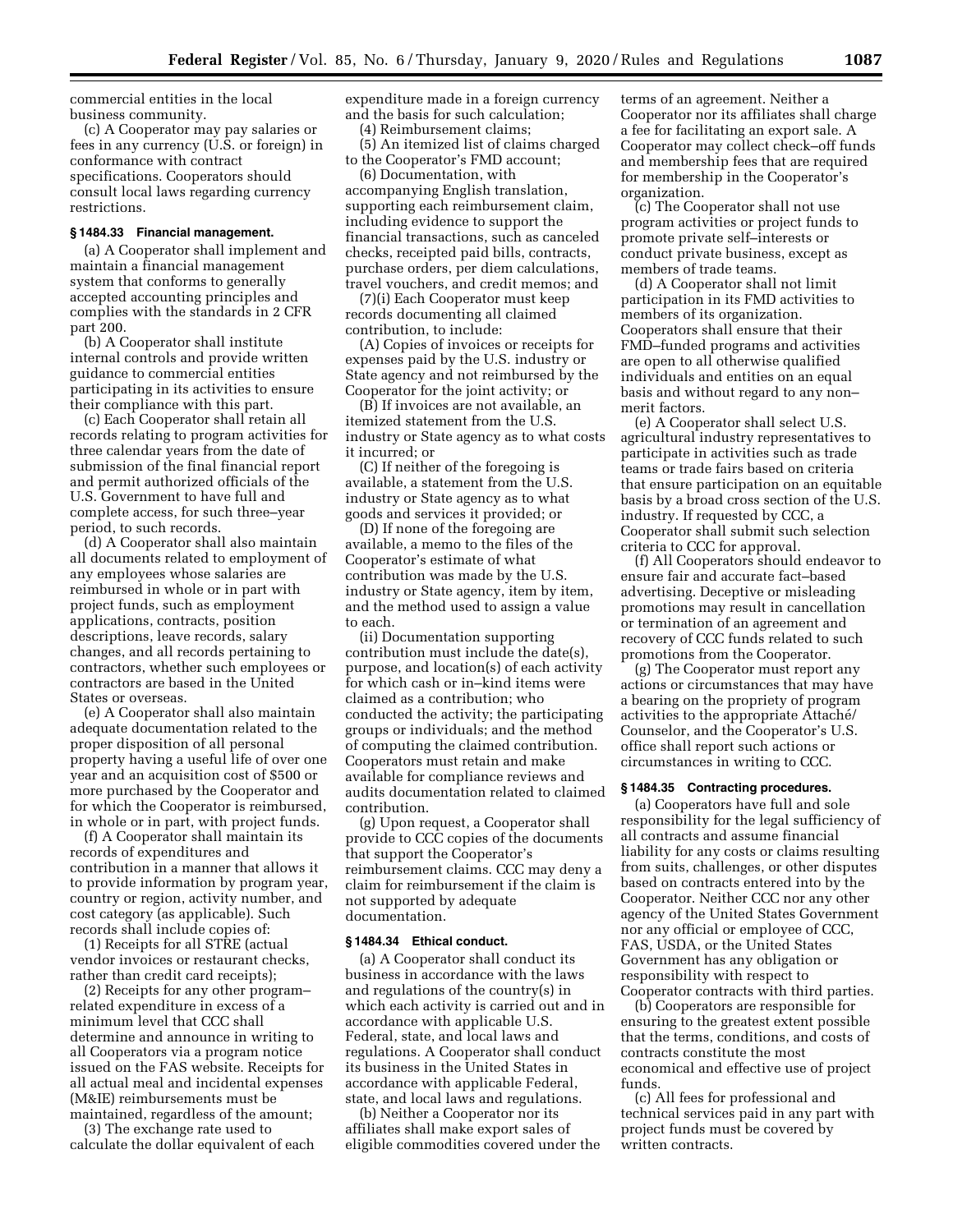(d) A Cooperator shall:

(1) Ensure that no employee, officer, board member, agent, or the employee's, officer's, board member's, or agent's family, partners, or an organization that employs or is about to employ any of the parties indicated in this paragraph (d)(1) participates in the review, selection, award, or administration of a contract in which such entities or their affiliates have a financial or other interest;

(2) Conduct all contracting in an openly competitive manner. Individuals who develop or draft specifications, requirements, statements of work, invitations for bids, or requests for proposals for procurement of any goods or services, and such individuals' families or partners, or an organization that employs or is about to employ any of the aforementioned, shall be excluded from competition for such procurement;

(3) Base each solicitation for professional or technical services on a clear and accurate description of and requirements related to the services to be procured;

(4) Perform and document some form of price or cost analysis, such as a comparison of price quotations to market prices or other price indicia, to determine the reasonableness of the offered prices for procurements in excess of the simplified acquisition threshold in 2 CFR 200.88; and

(5) Document the decision–making process.

## **§ 1484.36 Property.**

(a) A Cooperator shall maintain an inventory of all personal property having a useful life of more than one year and an acquisition cost of \$500 or more that was acquired in furtherance of program activities. The inventory shall list and number each item and include the date of purchase or acquisition, cost of purchase, replacement value, serial number, make, model, and electrical requirements, as applicable.

(b) The Cooperator shall insure all real property and equipment that was acquired, in whole or in part, with project funds at a level minimally equal to the equivalent insurance coverage for property owned by the Cooperator. The Cooperator shall safeguard such property and equipment against theft, damage, and unauthorized use. The Cooperator shall promptly report any loss, theft, or damage of such property and equipment to the insurance company.

(c) Personal property having a useful life of more than one year and an acquisition cost of \$500 or more purchased by the Cooperator, and for

which the Cooperator is reimbursed, in whole or in part, with project funds, that is unusable, unserviceable, or no longer needed for project purposes shall be disposed of in one of the following ways. The Cooperator may:

(1) Exchange or sell the property, provided that it applies any exchange allowance, insurance proceeds, or sales proceeds toward the purchase of other property needed in the project;

(2) With CCC approval, transfer the property to other Cooperators for their activities, or to a foreign subrecipient; or

(3) Upon Attaché/Counselor approval, donate the property to a local charity, or convey the property to the Attaché/ Counselor, along with an itemized inventory list and any documents of title.

(d) The Cooperator is responsible for reimbursing CCC for the value of any uninsured property at the time of the loss or theft of the property.

#### **§ 1484.37 Federal Travel Regulations.**

Except as otherwise provided in this part, travel funded by the Cooperator program shall conform to the U.S. Federal Travel Regulations (41 CFR parts 300 through 304) and 2 CFR part 200, and FMD–funded air travel shall conform to the requirements of the Fly America Act (49 U.S.C. 40118). The Cooperator shall notify the Attaché/ Counselor in the destination countries in writing in advance of any proposed travel. The timing of such notice should be far enough in advance to enable the Attaché/Counselor to schedule appointments, make preparations, or otherwise provide any assistance being requested. Failure to provide advance notification of travel generally will result in disallowance of the expenses related to the travel, unless CCC determines it was impractical to provide such notification.

## **§ 1484.38 Program income.**

Program income is gross income earned by the non–Federal entity that is directly generated by a supported activity or earned as a result of the Federal award during the period of performance. Any income generated from an activity, the expenditures for which have been wholly or partially reimbursed with FMD funds, shall be used by the FMD Cooperator in furtherance of its approved FMD activities in the program year during which the FMD funds are available for obligation by the FMD Cooperator, or must be returned to CCC. The use of such income shall be governed by this subpart. Interest earned on funds advanced by CCC is not program income. Reasonable activity fees or

registration fees, if identified as such in a project budget, may be charged for approved activities. The intent to charge a fee must be part of the original proposal, along with an explanation of how such fees are to be used. Any activity fees charged must be used to offset activity expenses or returned to FAS. Such fees may not be used as profit or counted as contribution.

#### **§ 1484.39 Changes to activities and funding.**

(a) *Adding a new activity.* (1) A Cooperator may not conduct a new activity without first obtaining an approved activity budget for such change. To request approval of such activity budget, the Cooperator shall submit a notification to CCC.

(2) A notification for a new activity shall provide an activity justification and identify any related adjustments to the approved strategic plan, including changes in the market, constraint, or opportunity that the activity proposes to address. The notification shall contain the activity description, the proposed budget, and a justification for the transfer of funds.

(3) After receipt of the notification, CCC will inform the Cooperator via the UES system whether the requested budget is approved.

(b) *Modifying existing activities and their funding levels.* (1) A Cooperator desiring to increase the funding level for existing, approved activities addressing a single constraint or opportunity by more than \$25,000 or 25 percent of the approved funding level, whichever is greater, must first submit a notification explaining the adjustment to CCC before making such change.

(2) A Cooperator may make significant adjustments below the threshold in paragraph (b)(1) of this section to the funding levels for existing, approved activities without prior notification to CCC, but only if it submits a notification explaining the adjustments to CCC no later than 30 calendar days after the change. Minor adjustments to existing, approved activities and/or funding levels do not require notification.

(3) Notifications shall describe the activity and any changes to the activity, the existing funding level, or the proposed funding level and shall include a justification for the transfer of funds, if applicable.

## **Subpart D—Contribution and Reimbursements**

## **§ 1484.50 Contribution rules.**

(a) A Cooperator must use its own funds and may not use FMD program funds to pay any administrative costs of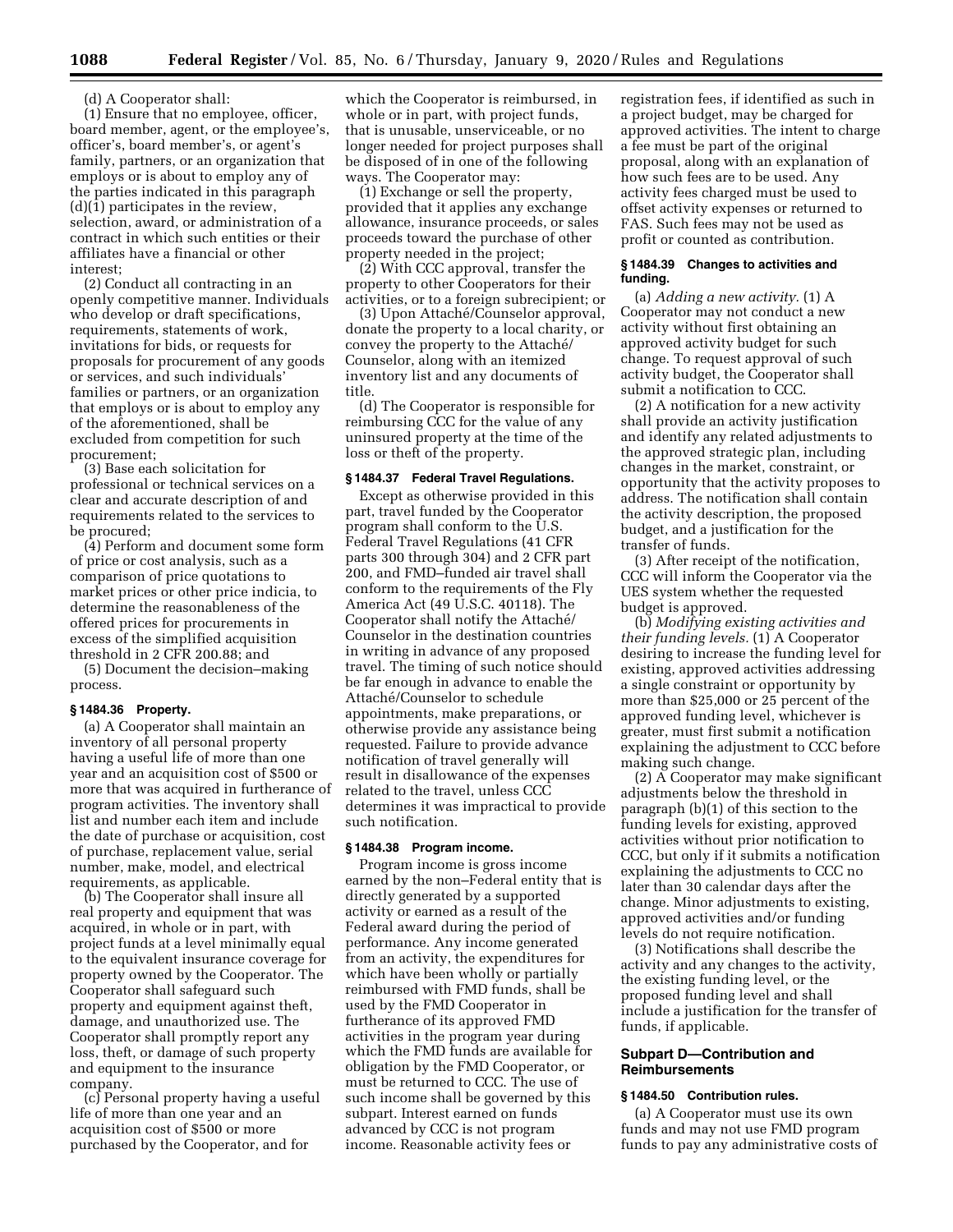the Cooperator's U.S. office(s), including legal fees, except as set forth in this subpart. Where the Cooperator uses its own funds to pay for administrative costs, such costs may be counted in calculating the amount of contribution the Cooperator contributes to its FMD program. The contribution amount will be reflected in the award budget.

(b) In calculating the amount of contribution that it will make and the contribution that a U.S. industry or a State or local agency will make, a Cooperator program applicant may include the costs (or such prorated costs) listed under paragraph (c) of this section if:

(1) Expenditures are necessary and reasonable for accomplishment of the Cooperator's overall foreign market development program;

(2) Expenditures are not included as cost share for any other Federal award;

(3) Expenditures are not paid by the Federal Government under another Federal award, except where the Federal statute authorizing a program specifically provides that Federal funds made available for such program can be applied to matching or cost sharing requirements of other Federal programs; and

(4) The contribution is made during the period covered by the agreement.

(c) Subject to paragraph (b) of this section, as well as the cost principles in 2 CFR part 200, to the extent these principles do not directly conflict with the provisions of this part, the following are eligible contribution:

(1) Cash;

(2) Compensation paid to personnel; (3) The cost of acquiring materials,

supplies, or services;

(4) The cost of office space, including legal fees;

(5) A reasonable and justifiable proportion of general administrative costs and overhead;

(6) Payments for indemnity and fidelity bond expenses;

(7) The cost of business cards that target a foreign audience;

(8) Fees for office parking;

(9) The cost of subscriptions to publications that are of a technical, economic, or marketing nature and that are relevant to the approved activities of the Cooperator's program;

(10) The cost of activities conducted overseas;

(11) Credit card fees;

(12) The cost of any independent evaluation or audit that is not required by CCC to ensure compliance with agreement or regulatory requirements;

(13) The cost of giveaways, awards, prizes, and gifts;

(14) The cost of product samples;

(15) Fees for participating in U.S. Government sponsored or endorsed export promotion activities;

(16) The cost of air and local travel in the United States related to a foreign market development effort;

(17) Transportation and shipping costs;

(18) The cost of displays and promotional materials;

(19) Advertising costs;

(20) Reasonable travel costs and expenses related to undertaking a foreign market development activity;

(21) The costs associated with trade shows, seminars, and STRE conducted in the United States, and costs associated with entertainment conducted in the United States where such entertainment costs have a programmatic purpose and are authorized in the agreement and/or approval letter or are authorized by prior written approval of CCC;

(22) Product research that is undertaken to benefit an industry and has a specific export application;

(23) Consumer promotions; and

(24) The cost of any activity expressly listed as reimbursable in this part.

## **§ 1484.51 Ineligible contribution.**

(a) The following are not eligible contribution:

(1) Any portion of salary or compensation of an individual who is the target of a promotional activity;

(2) Any expenditure, including that portion of salary and time spent, related to promoting membership in the Cooperator's organization;

(3) Any land costs other than allowable costs for office space;

(4) The cost of refreshments and related equipment provided to office staff;

(5) The cost of insuring articles owned by private individuals;

(6) The cost of any arrangement that has the effect of reducing the selling price of a U.S. agricultural commodity;

(7) The cost of product development or product modifications;

(8) Slotting fees or similar sales expenditures;

(9) Funds, services, capital goods, or personnel provided by any U.S. Government agency;

(10) The value of any services generated by a Cooperator or third party that involve no expenditure by the Cooperator or third party, *e.g.,* free publicity;

(11) Membership fees in clubs and social organizations; and

(12) Any expenditure for an activity prior to CCC's approval of that activity.

(b) CCC shall determine, at CCC's discretion, whether any cost not

expressly listed in this section may be included by the Cooperator as eligible contribution.

## **§ 1484.52 Reimbursement rules.**

(a) A Cooperator may seek reimbursement for an eligible expenditure if:

(1) The expenditure was necessary and reasonable for the performance of an approved activity; and

(2) The Cooperator has not been and will not be reimbursed for such expenditure by any other source.

(b) Subject to paragraph (a) of this section and § 1484.53, as well as the cost principles in 2 CFR part 200 to the extent these principles do not directly conflict with the provisions of this part, CCC will reimburse, in whole or in part, the cost of:

(1) Production and placement of advertising, including in print, electronic media, billboards, or posters. Electronic media includes, but is not limited to, radio, television, electronic mail, internet, telephone, text messaging, and podcasting;

(2) Production and distribution of banners, recipe cards, table tents, shelf talkers, and similar point of sale materials;

(3) Direct mail advertising;

(4) Food service promotions, product demonstrations to the trade, and distribution of product samples (but not the purchase of the product samples);

(5) Temporary displays and rental of space for temporary displays;

(6) Subject to paragraph (b)(7) of this section, non–travel expenditures, including participation fees, booth construction, transportation of related materials, rental of space and equipment, and duplication of related printed materials, associated with retail and trade exhibits and shows, whether held outside or inside the United States. However, non–travel expenditures associated with retail and trade exhibits and shows held inside the United States are reimbursable only if the exhibit or show is included on the list of approved U.S. exhibits and shows announced via a program notice issued on FAS' website and the exhibit or show is one that the Cooperator has not participated in within the last three calendar years using funds from a source other than FMD. Retail and trade exhibits and shows held inside the United States may be considered for inclusion on the list of approved exhibits and shows if they are:

(i) A food or agricultural exhibit or show with no less than 30% of exhibitors selling food or agricultural products; and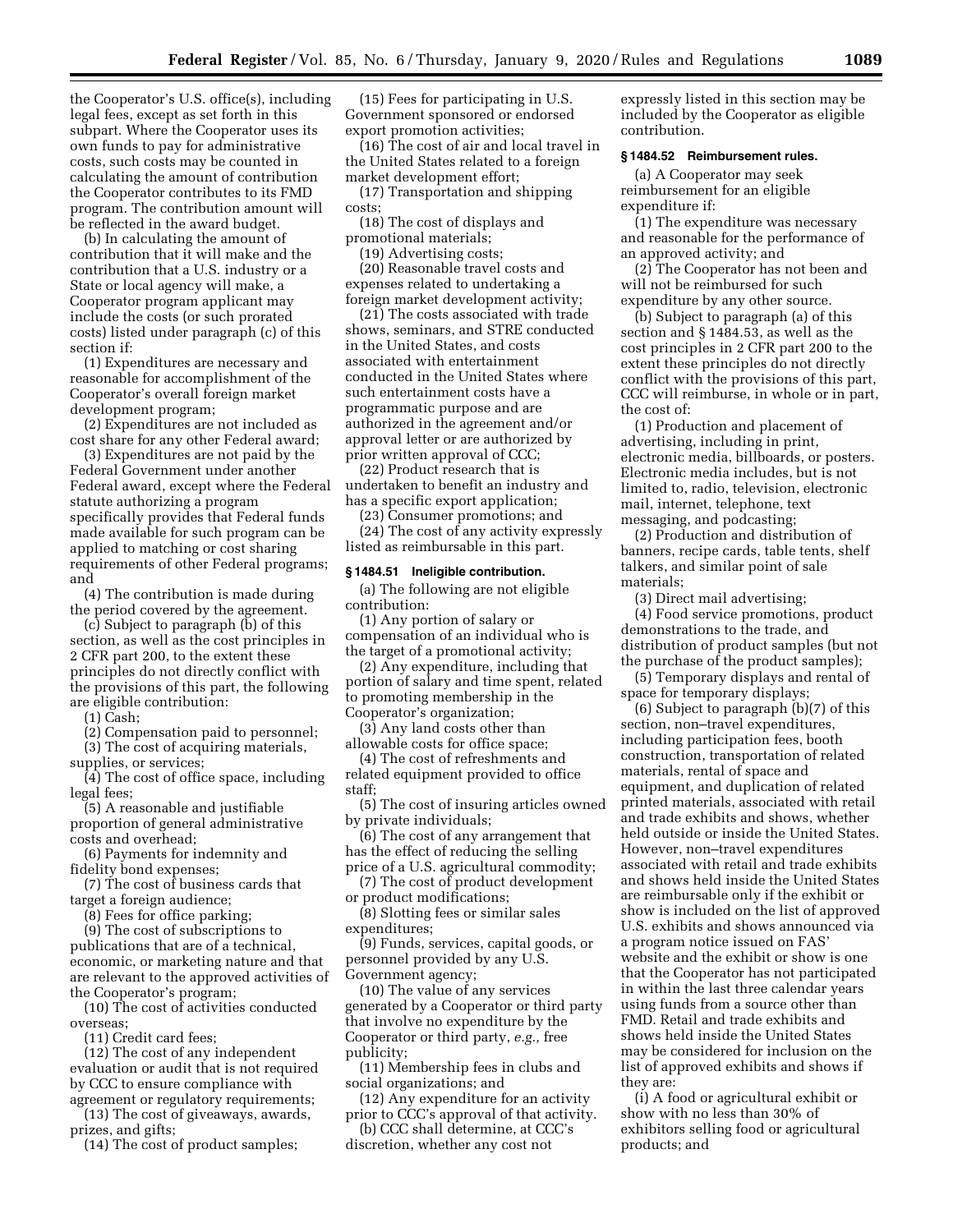(ii) An international exhibit or show that targets buyers, distributors, and the like from more than one foreign country and no less than 15% of its visitors are from countries other than the host country;

(7) Where USDA has sponsored or endorsed a U.S. pavilion at a retail or trade exhibit or show, whether held outside or inside the United States, project funds may be used to reimburse the travel and/or non–travel expenditures of only those Cooperators located within the U.S. pavilion. Such expenditures must also adhere to the standard terms and conditions of the U.S. pavilion organizer. Upon written request, CCC may temporarily waive this paragraph (b)(7), on a case by case basis, where the trade show is segregated into product pavilions or a company's distributor or importer is located outside the U.S. pavilion. Such waiver will be provided to the Cooperator in writing;

(8) Expenditures, other than travel expenditures, associated with seminars and educational training, whether conducted in the United States or outside the United States, including space rental, equipment rental, and duplication of seminar materials;

(9) Production and distribution of publications;

(10) Demonstrators, interpreters, translators, receptionists, and similar temporary workers who help with the implementation of individual promotional activities, such as trade shows, food service promotions, and trade seminars;

(11) Giveaways, awards, prizes, gifts, and other similar promotional materials, subject to such reimbursement limitation as CCC may determine and announce in writing to Cooperators via a program notice issued on FAS' website. Reimbursement is available only when:

(i) The items are described in detail with a per unit cost in an approved strategic plan; and

(ii) Distribution of the promotional item is not contingent upon the target audience purchasing a good or service to receive the promotional item;

(12) Compensation and allowances for housing, educational tuition, and cost of living adjustments paid to U.S. citizen employees or U.S. citizen contractors stationed overseas, provided such benefits are granted under established written policies, subject to the limitation that CCC shall not reimburse that portion of:

(i) The total of compensation and allowances that exceed 125 percent of the level of a GS–15, Step 10 salary for U.S. Government employees; or

(ii) Allowances that exceed the rate authorized for U.S. Embassy personnel;

(13) Foreign transfer, temporary lodging, and post hardship differential allowances for U.S. citizen employees, provided such benefits are granted under established written policies;

(14) Approved salaries or compensation for non–U.S. citizen employees and non–U.S. contractors stationed overseas. Generally, CCC will not reimburse any portion of a non–U.S. citizen employee's compensation that exceeds the compensation prescribed for the most comparable position in the Foreign Service National (FSN) salary plan applicable to the country in which the employee works. However, if the local FSN salary plan is inappropriate, a Cooperator may request a higher level of reimbursement for a non–U.S. citizen in accordance with the annual program announcement;

(15) Temporary contractor fees for contractors stationed overseas, except CCC will not reimburse any portion of any such fee that exceeds the daily gross GS–15, Step 10 salary for U.S. Government employees in effect on the date the fee is earned, unless a bidding process revels that such a contractor is not available at or below that salary rate;

(16) A retroactive salary adjustment for non–U.S. citizen staff employees or non–U.S. contractors stationed overseas that conforms to a change in FSN salary plans, effective as of the date of such change;

(17) Accrued annual leave as of the time employment is terminated or as of such time as required by local law;

(18) Overtime paid to clerical staff of approved FMD–funded overseas offices; (19) Fees for professional and consultant services;

(20) Subject to paragraph (b)(7) of this section, international travel expenditures, including per diem and any fees for passports, visas, inoculations, and modifying the originally purchased airline ticket, for activities held outside the United States or in the United States, as allowed under the U.S. Federal Travel Regulations (41 CFR parts 300 through 304), except that if the activity is participation in a retail or trade exhibit or show held inside the United States, international travel expenditures are reimbursable only if the exhibit or show is included on the list of approved U.S. exhibits and shows announced via a program notice issued on FAS' website and the exhibit or show is one that the Cooperator has not participated in within the last three calendar years using funds from a source other than FMD. Retail and trade exhibits and shows held inside the United States

may be considered for inclusion on the list of approved exhibits and shows if they are: A food or agricultural exhibit or show with no less than 30% of exhibitors selling food or agricultural products, and an international exhibit or show that targets buyers, distributors, and the like from more than one foreign country and no less than 15% of its visitors are from countries other than the host country;

(i) CCC generally will not reimburse any portion of air travel, including any fees for modifying the originally purchased ticket, in excess of the full fare economy rate. If a traveler flies in business class or a different premium class, the basis for reimbursement will be the full fare economy class rate for the same flight and the Cooperator shall provide documentation establishing such full fare economy class rate to support its reimbursement claim. If economy class is not offered for the same flight or if the traveler flies on a charter flight, the basis for reimbursement will be the average of the full fare economy class rate for flights offered by three different airlines between the same points on the same date and the Cooperator shall provide documentation establishing such average of the full fare economy class rates to support its reimbursement claim;

(ii) In very limited circumstances, the Cooperator may be reimbursed for air travel up to the business class rate (*i.e.,*  a premium class rate other than the firstclass rate). Such circumstances are:

(A) Regularly scheduled flights between origin and destination points do not offer economy class (or equivalent) airfare and the Cooperator receives written documentation to that effect at the time the tickets are purchased;

(B) Business class air travel is necessary to accommodate an eligible traveler's disability. Such disability must be substantiated in writing by a physician; or

(C) An eligible traveler's origin and/or destination are outside of the continental United States and the scheduled flight time, beginning with the scheduled departure time and ending with the scheduled arrival time, including stopovers and changes of planes, exceeds 14 hours. In such cases, per diem and other allowable expenses will also be reimbursable for the day of arrival. However, no expenses will be reimbursable for a rest period or for any non–work days (*e.g.,* weekends, holidays, personal leave, etc.) immediately following the date of arrival. A stopover is the time a traveler spends at an airport, other than the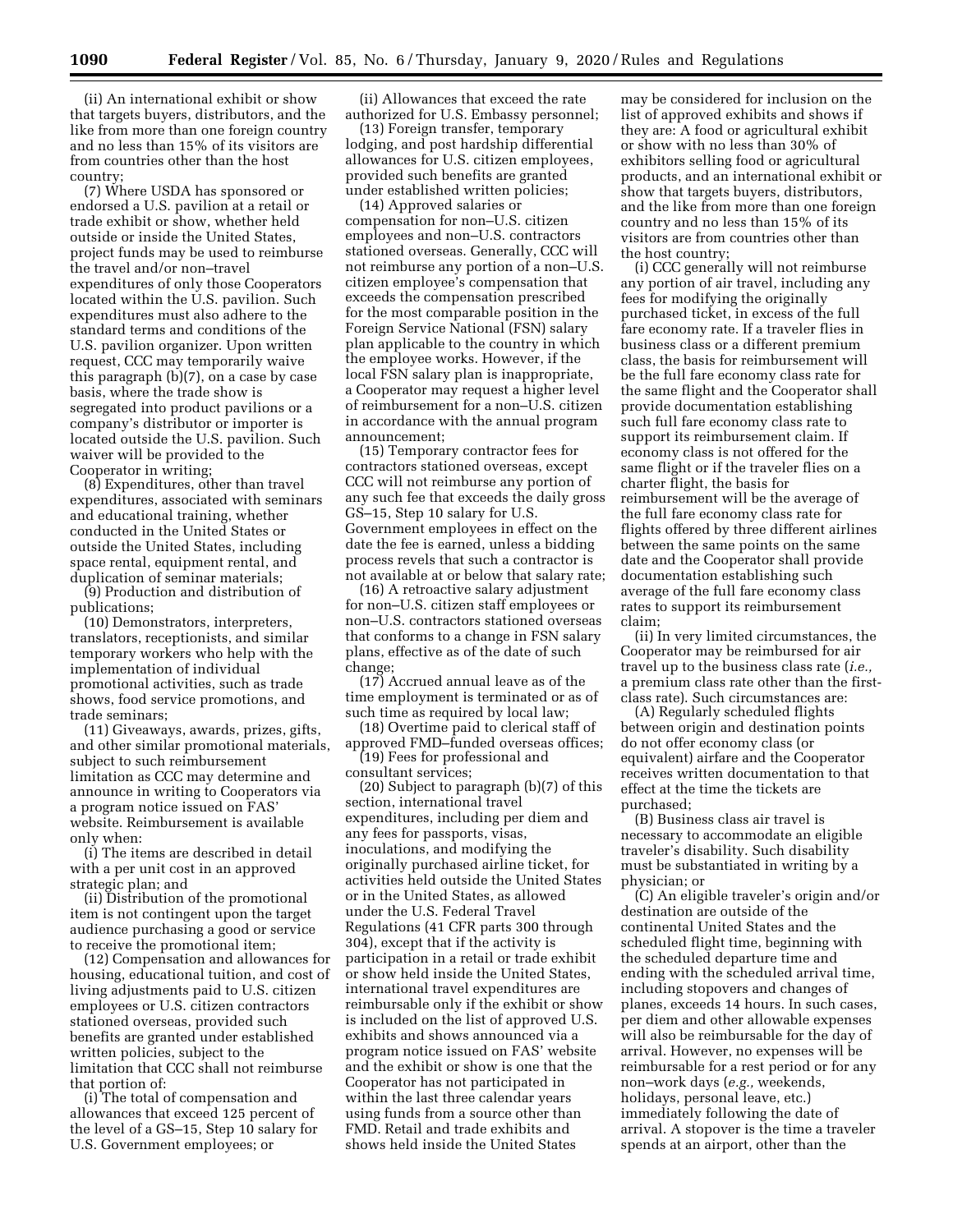originating or destination airport, which is a normally scheduled part of a flight. A change of planes is the time a traveler spends at an airport, other than the originating or destination airport, to disembark from one flight and embark on another. All travel should follow a direct or usually traveled route. Under no circumstances should a traveler select flights in a manner that extends the scheduled flight time to beyond 14 hours in part to secure eligibility for reimbursement of business class travel; and

(iii) Alternatively, in lieu of reimbursing up to the business class rate in such circumstances, CCC will reimburse economy class airfare plus per diem and other allowable travel expenses related to a rest period of up to 24 hours, either en route or upon arrival at the destination. For a trip with multiple destinations, each origin/ destination combination will be considered separately when applying the 14-hour rule for eligibility of reimbursement of business class travel or rest period expenses;

(21) Automobile mileage at the local U.S. Embassy rate, or rental cars while in travel status;

(22) Subject to § 1484.37 and paragraph (b)(7) of this section, other allowable expenditures while in travel status;

(23) Organization costs for overseas offices approved in agreements. Such costs include incorporation fees, brokers' fees, fees to attorneys, accountants, or investment counselors, whether or not employees of the organization, incurred in connection with the establishment or reorganization of the overseas office, and rent, utilities, communications originating overseas, office supplies, accident liability insurance premiums (provided the types and extent and cost of coverage are in accordance with the Cooperator's policy and sound business practice), and routine accounting and legal services required to maintain the overseas office;

(24) With prior CCC approval, the purchase, lease, or repair of, or insurance premiums for capital goods that have an expected useful life of at least one year, such as furniture, equipment, machinery, removable fixtures, draperies, blinds, floor coverings, computer hardware and software, and portable electronic communications devices (including mobile phones, wireless email devices, and personal digital assistants);

(25) Premiums for health or accident insurance or other benefits for foreign national employees that the employer is required by law to pay, provided that

such benefits are granted under established written policies;

(26) Accident liability insurance premiums for facilities used jointly with third party participants for Cooperator program activities, or such insurance premiums for Cooperator program– funded travel of non–Cooperator personnel, provided the types and extent and cost of coverage are in accordance with the Cooperator's policy and sound business practice;

(27) Market research, including research to determine the types of products that are desired in a market;

(28) Independent evaluations and audits, if not otherwise required by CCC, to ensure compliance with program requirements;

(29) Legal fees to obtain advice on the host country's labor laws;

(30) Employment agency fees; (31) STRE incurred outside of the United States, and STRE incurred in conjunction with an approved activity taking place within the United States with prior written approval from CCC. Cooperators are required to use the appropriate American Embassy representational funding guidelines for breakfasts, lunches, dinners, and receptions. Cooperators may exceed

Embassy guidelines only when they have received written authorization from the FAS Attaché/Counselor at the Embassy. The amount of unauthorized STRE expenses that exceed the guidelines will not be reimbursed. Cooperators must pay the difference between the total cost of STRE events and the appropriate amount as determined by the guidelines. For STRE incurred in the United States, the Cooperator should provide, in its request for approval, the basis for determining its proposed expenses;

(32) Travel costs for dependents as allowed in 2 CFR part 200 (*e.g.,* for travel of duration of six months or more with prior approval of CCC);

(33) Evacuation payments (safe haven) and shipment and storage of household goods and motor vehicles for relocations lasting at least 12 months;

(34) Approved demonstration projects;

(35) Purchase of trade and business periodicals containing material related to market development activities for use by overseas staffs;

(36) Training expenses in the United States for FSNs;

(37) Language training for U.S. citizen employees at the foreign post of assignment;

(38) Forward year financial obligations required by local law or custom, such as severance pay, attributable to employment of foreign nationals, or forfeiture of rent or deposits, attributable to the closure of an office;

(39) Rental or lease expenditures for storage space for program–related materials;

(40) Shipment of samples or other program materials from the United States to foreign countries;

(41) That portion of airtime for wireless phones that is devoted to program activities and monthly service fees prorated at the proportion of program–related airtime to total airtime;

(42) Non–travel expenditures associated with conducting international staff conferences held either in or outside the United States;

(43) An audit of a Cooperator as required by 2 CFR part 200, subpart F, if the Cooperator program is the Cooperator's largest source of Federal funding;

(44) The translation of written materials as necessary to carry out approved activities;

(45) Business cards that target a foreign audience;

(46) Expenditures associated with developing, updating, and servicing websites on the internet that: Contain a message related to exporting or international trade, include a discernible "link" to the FAS/ Washington homepage or an FAS overseas homepage, and have been specifically approved by FAS. Expenditures related to websites or portions of websites that are accessible only to an organization's members are not reimbursable. Reimbursement claims for websites that include any sort of ''members only'' sections must be prorated to exclude the costs associated with those areas subject to restricted access;

(47) Expenditures related to copyright, trademark, or patent registration, including attorney fees;

(48) Expenditures not otherwise prohibited from reimbursement that are associated with activities held in the United States or abroad designed to improve market access by specifically addressing temporary, permanent, or impending technical barriers to trade that prohibit or threaten U.S. exports of agricultural commodities;

(49) Membership fees in professional, industry–related organizations; and

(50) Contracts with U.S.–based organizations when the only contracted service such organizations provide to a Cooperator is carrying out a specific market promotion activity in the United States directed to a foreign audience (*e.g.,* a trade mission of foreign buyers coming to the United States to visit U.S. exporters). Such contracts may be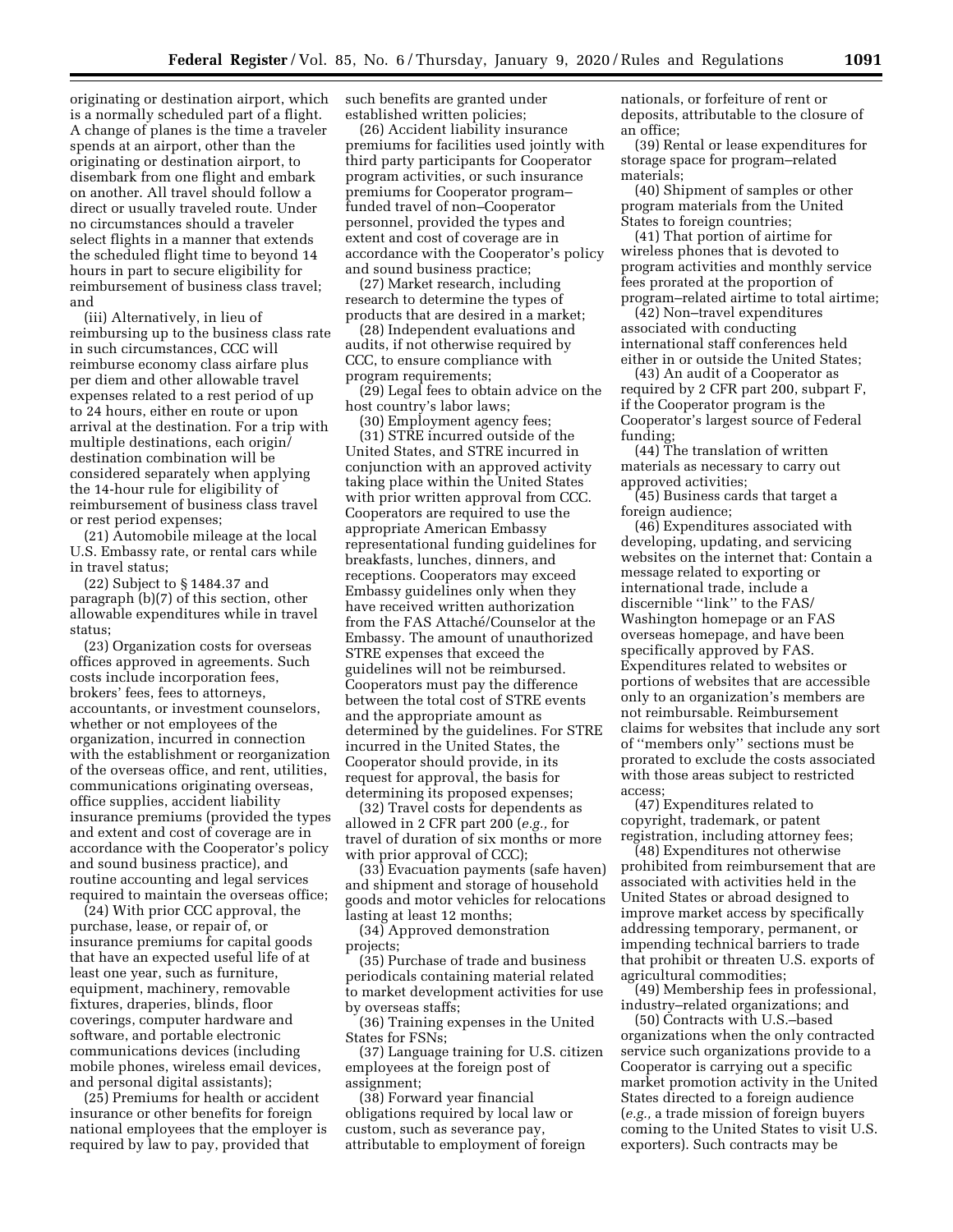reimbursable as a direct promotional expense. If a U.S.–based organization provides administrative services to the Cooperator's domestic home office during a program year, any direct promotional services such organization provides to the Cooperator, whether for the Cooperator's domestic or overseas offices, during the same program year are not reimbursable.

## **§ 1484.53 Expenditures not reimbursed under the Cooperator program.**

(a) CCC will not reimburse unreasonable expenditures or any cost of:

(1) Expenses, fines, settlements, judgements, or payments relating to legal suits, challenges, or disputes, except as otherwise allowed in 2 CFR part 200;

(2) Product development, product modification, or product research;

(3) Product samples;

(4) Slotting fees or similar sales expenditures;

(5) The purchase, construction, or lease of space for permanent, nonmobile displays, *i.e.,* displays that are constructed to remain permanently in the same location beyond one program year. However, CCC may, at its discretion, reimburse the construction or purchase of permanent displays on a case-by-case, if the Cooperator sought and received prior written approval from CCC of such construction or purchase;

(6) Rental, lease, or purchase of warehouse space, except for storage space for program-related materials;

(7) Office parking fees;

(8) Coupon redemption or price

discounts; (9) Refundable deposits or advances;

(10) Giveaways, awards, prizes, gifts, and other similar promotional materials in excess of the limitation that CCC will determine. Such determination will be announced in writing via a program notice issued on FAS' website;

(11) Alcoholic beverages that are not a promoted commodity and part of an approved promotional activity;

(12) The purchase, lease (except for use in authorized travel status), or repair of motor vehicles;

(13) Travel of applicants for employment interviews;

(14) Unused non-refundable airline tickets or associated penalty fees, except where travel was restricted by U.S. Government action or advisory;

(15) Independent evaluations or audits, including evaluations or audits of the activities of a subcontractor, if CCC determines that such a review is needed in order to confirm past or to ensure future agreement or regulatory compliance;

(16) Any arrangement that has the effect of reducing the selling price of an agricultural commodity;

(17) Any expenditure on an activity that includes any derogatory reference or comparison to other U.S. agricultural commodities;

(18) Goods, services, and salaries of personnel provided by a third party;

(19) Membership fees in clubs and social organizations;

(20) Indemnity and fidelity bonds, except as otherwise allowed in 2 CFR part 200;

(21) Fees for participating in U.S. Government sponsored activities, other than trade fairs, shows, and exhibits;

(22) Business cards that target a U.S. domestic audience;

(23) Seasonal greeting cards;

(24) Subscriptions to publications that are not of a technical, economic, or marketing nature or that are not relevant to the approved activities of the Cooperator;

(25) Credit card fees;

(26) Refreshments, or related equipment, for office staff;

(27) Insurance on household goods and personal effects, including privately-owned automobiles, whether overseas or stored in the United States, belonging to U.S. citizen employees;

(28) Home office domestic administrative expenses, including communication costs;

(29) Payment of a U.S. or foreign employee's or contractor's share of personal taxes, except where a foreign country's laws require the Cooperator to pay such employee's or contractor's share;

(30) STRE expenses incurred in the United States, except as otherwise provided in § 1484.52(b)(31);

(31) Entertainment (*e.g.,* amusements, diversions, cover charges, personal gifts, or tickets to theatrical or sporting events);

(32) Functions (including receptions and meals at Cooperator staff conferences) at which target groups, such as members of the overseas trade, opinion leaders, foreign government officials, and other similar groups, are not present;

(33) Promotions directed at consumers purchasing in their individual capacity; and

(34) Any expenditure made for an activity prior to CCC's approval of that activity.

(b) The CCC may determine, at CCC's discretion, whether any cost not expressly listed in this section will be reimbursed.

(c) CCC will reimburse for expenditures made after the conclusion of the program year provided:

(1) The activity was approved by CCC prior to the end of the program year;

(2) The activity was completed within 30 calendar days following the end of the program year; and

(3) All expenditures were made for the activity within 6 months following the end of the program year.

(d) A Cooperator shall not use project funds for any activity, or any expenses incurred by the Cooperator prior to the date specified in the approval letter or after the date the agreement is suspended or terminated, except as otherwise permitted by CCC.

#### **§ 1484.54 Reimbursement procedures.**

(a) Following the implementation of a project for which CCC has agreed to provide funding, a Cooperator may submit claims for reimbursement of eligible expenses incurred in implementing FMD activities, to the extent that CCC has agreed to pay such expenses. Any changes to approved activities must be approved in writing by CCC before any reimbursable expenses associated with the change can be incurred. A Cooperator will be reimbursed after CCC reviews the claim and determines that it is complete.

(b) All claims for reimbursement shall be submitted by the FMD Cooperator's U.S. office to CCC. CCC will make all payments to Cooperators in U.S. dollars. FAS will initiate payment within 30 days after receipt of the billing, unless the billing is improper.

(c) Cooperators will be authorized to submit requests for reimbursement or advance at least monthly when electronic fund transfers (EFTs) are not used, and as frequently as desired when electronic transfers are used, in accordance with the provisions of the Electronic Fund Transfer Act (15 U.S.C. 1693–1693r).

(d) CCC will not reimburse claims submitted later than 6 months after the end of an FMD Cooperator's program year.

(e) If CCC overpays a reimbursement claim, the FMD Cooperator shall repay CCC within 30 calendar days of such overpayment the amount of the overpayment either by submitting a check payable to CCC or by offsetting its next reimbursement claim. The FMD Cooperator shall make such payment in U.S. dollars, unless otherwise approved in advance by CCC.

(f) If a Cooperator receives a reimbursement or offsets an advanced payment which is later disallowed, the Cooperator shall repay CCC within 30 calendar days of such disallowance the amount disallowed either by submitting a check payable to CCC or by offsetting its next reimbursement claim. The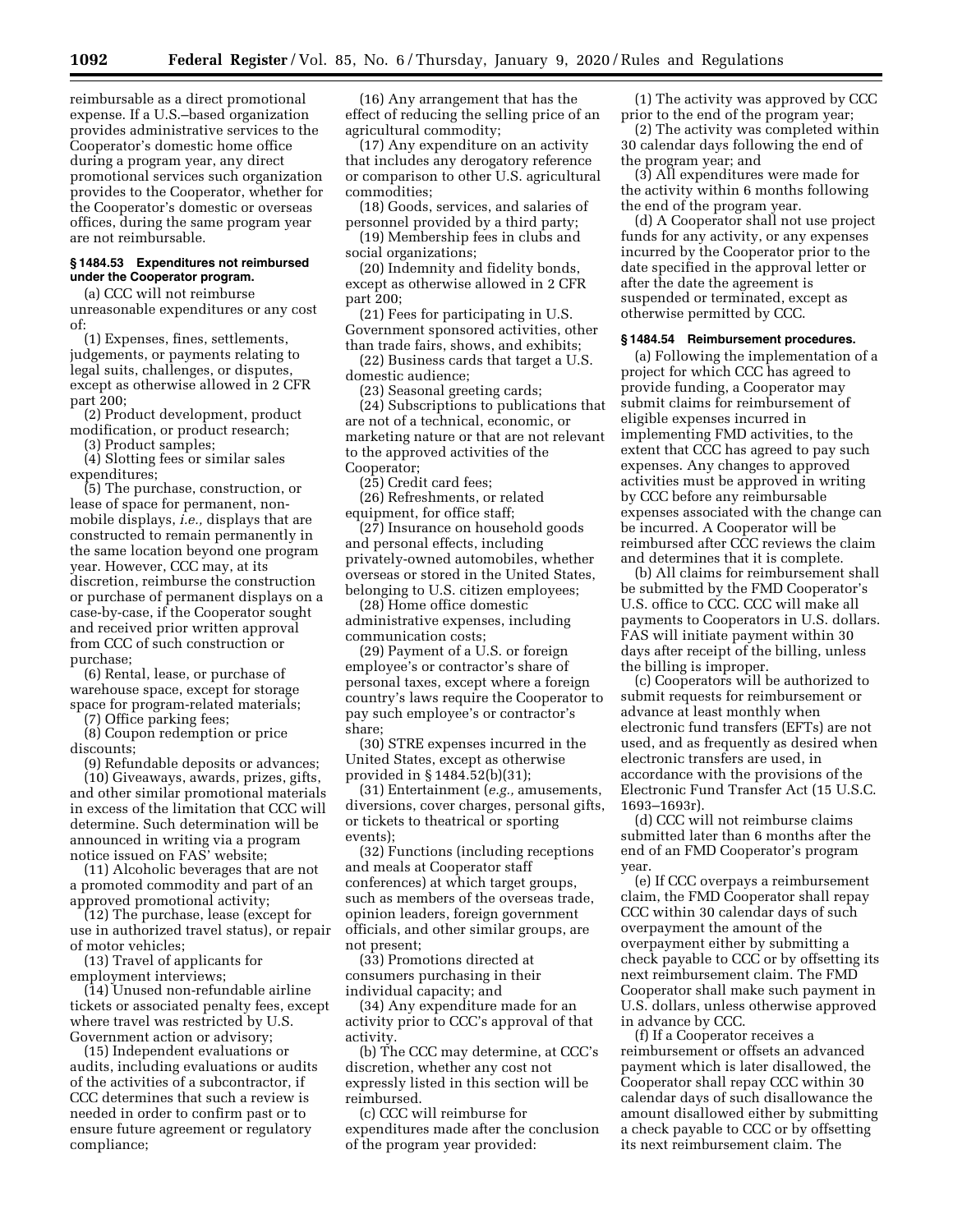Cooperator shall make such payment in U.S. dollars, unless otherwise approved in advance by CCC.

(g) FMD funds may be expended by FMD Cooperators only on legitimate, approved activities as set forth in the agreement and approval letter. If a Cooperator discovers that FMD funds have not been properly spent, it shall notify CCC and shall within 30 calendar days of its discovery repay CCC the amount owed either by submitting a check payable to CCC or by offsetting its next reimbursement claim. The FMD Cooperator shall make such payment in U.S. dollars, unless otherwise approved in advance by CCC.

(h) The FMD Cooperator shall report any actions that may have a bearing on the propriety of any claims for reimbursement in writing to the appropriate Attaché/Counselor and its U.S. office shall report such actions in writing to the appropriate FAS Division Director.

#### **§ 1484.55 Advances.**

(a) *Policy.* In general, CCC operates the Cooperator program on a reimbursable basis.

(b) *Exception.* Upon request, CCC may make two types of advance payments to a Cooperator. The first is a revolving fund operating advance provided by CCC only to Cooperators with foreign offices supported with project funds. The second is a special advance payment used to pay an impending large cost item. CCC will provide this type of advance expense payment in lieu of direct payments by CCC to vendors or other third parties. All Cooperators, with or without project fund-supported foreign offices, are eligible to request special advance payments. CCC will not make any special advance payment to a Cooperator where a special advance is outstanding from a prior program year. When approving a request for an advance, CCC may require the Cooperator to carry adequate fidelity bond coverage when the absence of such coverage is considered to create an unacceptable risk to the interests of the Cooperator program. Whether an ''unacceptable risk'' exists in a particular situation will depend on a number of factors, such as, the Cooperator's history of performance in the Cooperator program, the Cooperator's perceived financial stability and resources, and any other factors presented in the particular situation that may reflect on the Cooperator's responsibility or the riskiness of its activities.

(c) *Interest.* A Cooperator shall deposit and maintain in an insured

account in the United States all funds advanced by CCC. The account shall be interest-bearing, unless the exceptions in 2 CFR part 200 apply. Interest earned by the Cooperator on funds advanced by CCC is not program income. Up to \$500 of interest earned per year may be retained by the Cooperator for administrative expenses. Any additional interest earned on Federal advance payments shall be remitted annually to the appropriate entity as required in 2 CFR part 200.

(d) *Refunds due CCC.* A Cooperator shall fully expend all advances on approved activities within 90 calendar days after the date of disbursement by CCC. By the end of the 90 calendar days, the Cooperator must submit reimbursement claims to offset the advance and submit a check made payable to CCC for any unexpended balance. The Cooperator shall make such payment in U.S. dollars, unless otherwise approved in advance by CCC.

## **Subpart E—Reporting, Evaluation, and Compliance**

#### **§ 1484.70 Reports.**

(a) Cooperators are required to submit regular financial and performance reports in accordance with their agreement. Reporting requirements and formats for the required financial and performance reports will be specified in the agreement between CCC and the Cooperator.

(b)(1) In addition to the information required in 2 CFR 200.328(b)(2), a Cooperator's performance reports must include pertinent information regarding the Cooperator's progress, measured against established indicators, baselines, and targets, towards achieving the expected results specified in the agreement. This reporting must include, for each performance indicator, a comparison of actual accomplishments with the baseline and the targets established for the period. When actual accomplishments deviate significantly from targeted goals, the Cooperator must provide an explanation in the report.

(2) A Cooperator must ensure the accuracy and reliability of the performance data submitted to FAS in performance reports. At any time during the period of performance of the agreement, FAS may review the Cooperator's performance data to determine whether it is accurate and reliable. The Cooperator must comply with all requests made by FAS or an entity designated by FAS in relation to such reviews.

(c) All final performance reports will be made available to the public.

(d) Not later than 45 calendar days after the completion of travel (other than local travel), a Cooperator shall submit a trip report. The report must be submitted to the appropriate Attaché/ Counselor(s) and must include the name(s) of the traveler(s), purpose of travel, itinerary, names and affiliations of contacts, and a brief summary of findings, conclusions, recommendations, and specific accomplishments.

(e) Not later than 90 calendar days after the end of its program year, a Cooperator shall submit a report on any research conducted pursuant to the approved FMD program.

(f) If requested by FAS, a Cooperator must provide to FAS additional information or reports relating to the agreement.

(g) If a Cooperator requires an extension of a reporting deadline, it must ensure that FAS receives an extension request at least five business days prior to the reporting deadline. FAS may decline to consider a request for an extension that it receives after this time period. FAS will consider requests for reporting deadline extensions on a case by case basis and will make a decision based on the merits of each request. FAS will consider factors such as unforeseen or extenuating circumstances and past performance history when evaluating requests for extensions.

## **§ 1484.71 Disclosure of program information.**

(a) Documents submitted to CCC by Cooperators are subject to the provisions of the Freedom of Information Act (FOIA), 5 U.S.C. 552, 7 CFR part 1, subpart A, and, specifically, 7 CFR 1.12.

(b) Upon request, a Cooperator shall provide to any person a copy of any document in its possession or control containing market information that is developed and produced under the terms of its agreement. The Cooperator may charge a fee not to exceed the costs for assembling, duplicating, and distributing the materials.

(c) Any research conducted by a Cooperator pursuant to an agreement and/or approval letter shall be subject to the provisions relating to intangible property in 2 CFR part 200.

## **§ 1484.72 Evaluation.**

(a) The Government Performance and Results Act (GPRA) of 1993 (5 U.S.C. 306, 31 U.S.C. 1105, 1115–1119, 3515, 9703–9704) requires performance measurement of Federal programs, including the Cooperator program. Evaluation of the Cooperator program's effectiveness will depend on a clear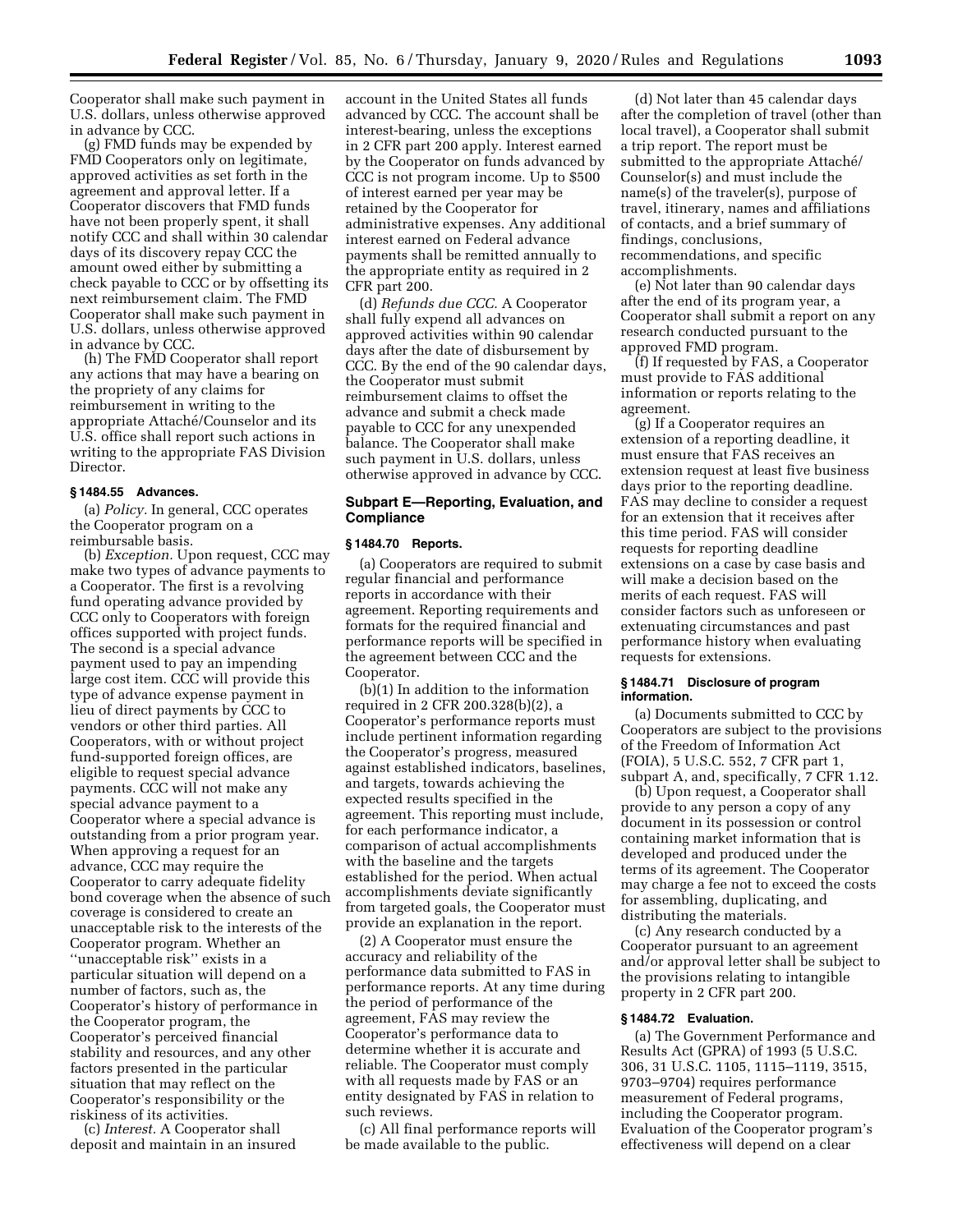statement by each Cooperator of the constraints and opportunities facing U.S. exports, goals to be met within a specified time, a schedule of measurable milestones for gauging success, a plan for achievement, and reports of activity results at regular intervals. The overall goal of Cooperators' programming is to achieve or maintain sales that would not have occurred in the absence of FMD funding. A Cooperator that can demonstrate such sales, taking into account extenuating factors beyond the Cooperator's control, will have met the overall objective of the GPRA and the need for evaluation.

(b) Evaluation is an integral element of program planning and implementation, providing the basis for the strategic plan. The evaluation results guide the development and scope of a Cooperator's program, contribute to program accountability, and provide evidence of program effectiveness.

(c) Cooperators shall complete at least one program evaluation each year. A program evaluation is a review of the Cooperator's entire program, or an appropriate portion of the program as agreed to by the Cooperator and CCC, to determine the effectiveness of the Cooperator's strategy in meeting specified goals. The actual scope and timing of the program evaluation shall be determined by the Cooperator and CCC and specified in the Cooperator's approval letter. A Cooperator may contract with an independent evaluator to satisfy this requirement, although CCC reserves the right to have direct input and control over the design, scope, and methodology of any such evaluation, including direct contact with and provision of guidance to the independent evaluator. In addition to the requirements set forth in 2 CFR part 200, a program evaluation shall contain:

(1) The name of the party conducting the evaluation;

(2) The activities covered by the evaluation;

(3) A concise statement of the constraint(s) and opportunities and the goals specified in the approved agreement;

(4) A description of the evaluation methodology;

(5) A description of additional export sales achieved, including the ratio of additional export sales in relation to Cooperator program funding received;

(6) A summary of the findings, including an analysis of the strengths and weaknesses of the program(s); and

(7) Recommendations for future programs.

(d) A Cooperator shall submit, via a cover letter to CCC, an executive summary that assesses the program

evaluation's findings and recommendations and proposed changes in program strategy or design as a result of the evaluation.

(e) On an annual basis, or more often when appropriate or required by CCC, a Cooperator shall complete and submit program success stories. CCC will announce to all Cooperators the detailed requirements for completing and submitting program success stories.

## **§ 1484.73 Failure to make required contribution.**

A Cooperator's required contribution will be specified in the Cooperator's approval letter. If a Cooperator fails to contribute the amount specified in its approval letter, the Cooperator shall pay to CCC in U.S. dollars the difference between the amount it has contributed, and the amount specified in the approval letter. If the Cooperator's required contribution is specified as a percentage of the total amount reimbursed by CCC, the Cooperator may either return to CCC the necessary amount of funds reimbursed by CCC to increase its actual contribution percentage to the required level or pay to CCC in dollars the difference between the amount actually contributed and the amount of funds necessary to increase its actual contribution percentage to the required level. A Cooperator shall remit such payment within six months after the end of its program year. The Cooperator shall make such payment in U.S. dollars, unless otherwise approved in advance by CCC.

#### **§ 1484.74 Compliance reviews and notices.**

(a) USDA staff may conduct compliance reviews of a Cooperator's activities under this program to ensure compliance with this part, applicable Federal laws and regulations, and the terms of the agreements and approval letters. Cooperators shall cooperate fully with relevant USDA staff conducting compliance reviews and shall comply with all requests from USDA staff to facilitate the conduct of such reviews. Program funds spent inappropriately or on unapproved activities must be returned to CCC.

(b) Any project or activity funded under the program is subject to review or audit at any time during the course of implementation or after the completion of the project.

(c) Upon conclusion of the compliance review, USDA staff will provide a written compliance report to the Cooperator. The compliance report will detail any instances where it appears that the Cooperator is not complying with any of the terms or

conditions of the agreement, approval letter, or the applicable laws and regulations. The report will also specify if it appears that CCC may be entitled to recover funds from the Cooperator and will explain the basis for any recovery of funds from the Cooperator. If, as a result of a compliance review, CCC determines that further review is needed in order to ensure compliance with the requirements of the Cooperator program, CCC may require the Cooperator to contract for an independent audit.

(d) In addition, CCC may notify a Cooperator in writing at any time if CCC determines that CCC may be entitled to recover funds from the Cooperator. CCC will explain the basis for any recovery of funds from the Cooperator in the written notice. The Cooperator shall, within 30 calendar days of the date of the notice, repay CCC the amount owed either by submitting a check payable to CCC or by offsetting its next reimbursement claim. The Cooperator shall make such payment in U.S. dollars, unless otherwise approved in advance by CCC. If, however, a Cooperator notifies CCC within 30 calendar days of the date of the written notice that the Cooperator intends to file an appeal pursuant to the provisions of this part, the amount owed to CCC by the Cooperator is not due until the appeal procedures are concluded and CCC has made a final determination as to the amount owed.

(e) The fact that a compliance review has been conducted by USDA staff does not signify that a Cooperator is in full compliance with its agreement, approval letter, and/or applicable laws and regulations.

## **§ 1484.75 Cooperator response to compliance report.**

(a) A Cooperator shall, within 60 calendar days of the date of the issuance of a compliance report, submit a written response to CCC. The response may include additional documentation for consideration or a request for reconsideration of any finding along with supporting justification. If the Cooperator does not wish to contest the compliance report, the response shall include any money owed to CCC, which may be returned by submitting a check payable to CCC or by offsetting a reimbursement claim. The Cooperator shall make any payments in U.S. dollars, unless otherwise approved in advance by CCC. CCC, at its discretion, may extend the period for response.

(b) After reviewing the response, CCC shall determine whether the Cooperator owes any funds to CCC and will inform the Cooperator in writing of the basis for the determination. CCC may initiate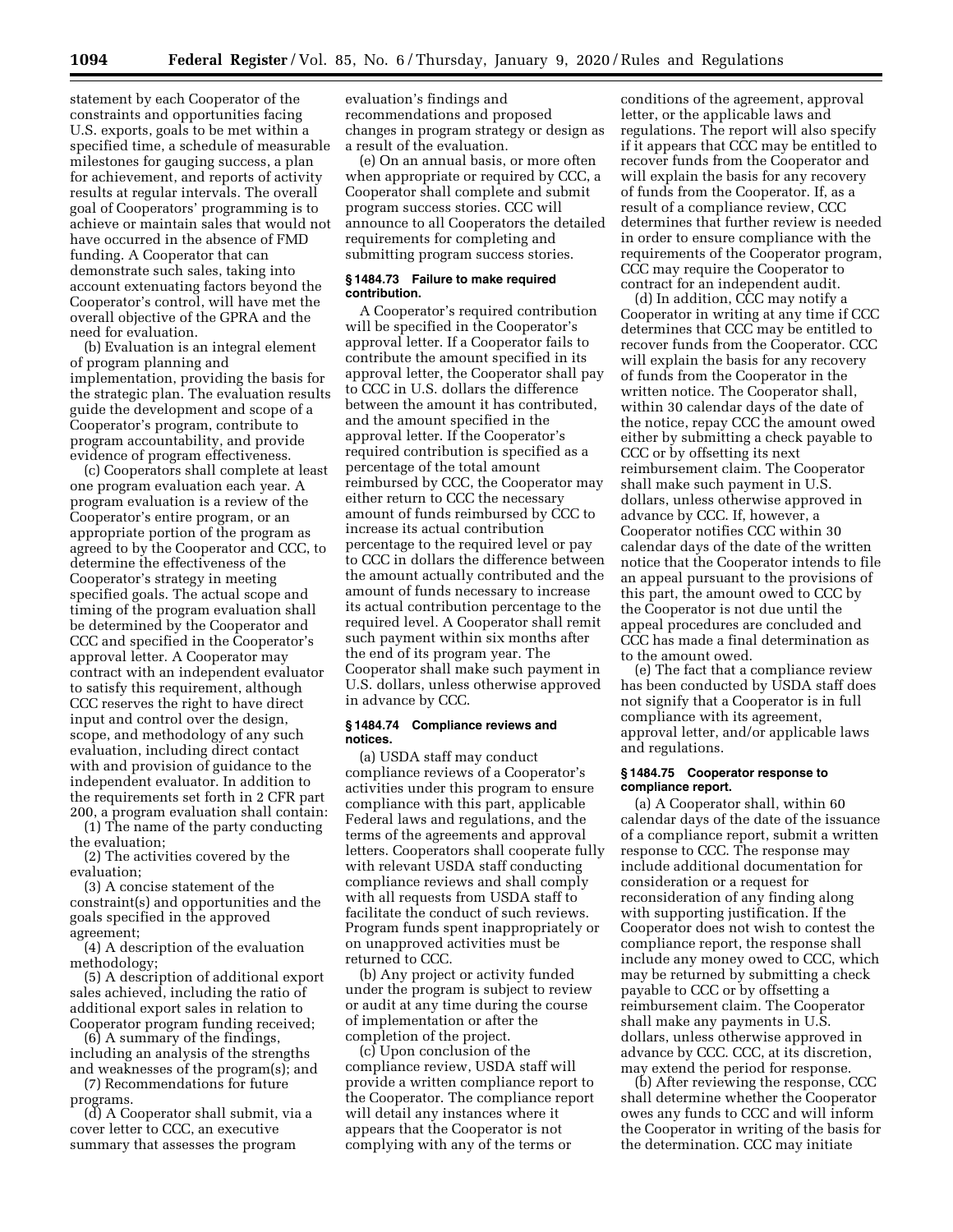action to collect such amount by providing the Cooperator a written demand for payment of the debt pursuant to debt settlement policies and procedures in 7 CFR part 1403.

#### **§ 1484.76 Cooperator appeals of CCC determinations.**

(a) Within 30 calendar days of the date of the issuance of a determination, the Cooperator may appeal the determination by making a request in writing that includes the basis for such reconsideration. The Cooperator may also request a hearing.

(b) If the Cooperator requests a hearing, CCC will set a date and time for the hearing. The hearing will be an informal proceeding. A transcript will not ordinarily be prepared unless the Cooperator bears the cost of a transcript; however, CCC may, at its discretion, have a transcript prepared at CCC's expense.

(c) CCC will base its final determination upon information contained in the administrative record. The Cooperator must exhaust all administrative remedies contained in this section before pursuing judicial review of a determination by CCC.

## **§ 1484.77 Submissions.**

For all permissible methods of delivery, submissions required by this part shall be deemed submitted as of the date received by CCC.

#### **§ 1484.78 Amendments.**

An agreement may be amended in writing with the consent of CCC and the Cooperator. All requests for program amendments must be submitted to CCC in writing and contain a justification for why the amendment is necessary. All amendment requests must be reviewed and approved by CCC before an amendment can be issued.

## **§ 1484.79 Subrecipients.**

(a) A Cooperator may utilize the services of a subrecipient to implement activities under the agreement if this is provided for in the agreement. The subrecipient may receive CCC-provided funds, program income, or other resources from the Cooperator for this purpose. The Cooperator must enter in to a written subaward with the subrecipient and comply with the applicable provisions of 2 CFR 200.331 and/or the Federal Acquisition Regulation (FAR), if applicable. If required by the agreement, the Cooperator must provide a copy of such subaward to FAS, in the manner set forth in the agreement, prior to the transfer of CCC-provided funds or program income to the subrecipient.

(b) A Cooperator must include the following requirements in a subaward:

(1) The subrecipient is required to comply with the applicable provisions of this part and 2 CFR parts 200 and 400 and/or the FAR, if applicable. The applicable provisions are those that relate specifically to subrecipients, as well as those relating to non-Federal entities that impose requirements that would be reasonable to pass through to a subrecipient because they directly concern the implementation by the subrecipient of one or more activities under the agreement. If there is a question about whether a particular provision is applicable, FAS will make the determination.

(2) The subrecipient must pay to the Cooperator the value of CCC-provided funds, interest, or program income that are not used in accordance with the subaward, or that are lost, damaged, or misused as a result of the subrecipient's failure to exercise reasonable care.

(3) In accordance with 2 CFR 200.501(h), subawards must include a description of the applicable compliance requirements and the subrecipient's compliance responsibility. Methods to ensure compliance may include pre-award audits, monitoring during the agreement, and post-award audits.

(c) A Cooperator must monitor the actions of a subrecipient as necessary to ensure that CCC-provided funds and program income provided to the subrecipient are used for authorized purposes in compliance with applicable U.S. Federal laws and regulations and the subaward and that performance indicator targets are achieved for both activities and results under the agreement.

#### **§ 1484.80 Audit requirements.**

(a) Subpart F of 2 CFR part 200 applies to all Cooperators and subrecipients under this part other than those that are for-profit entities, foreign public entities, or foreign organizations.

(b) A Cooperator or subrecipient that is a for-profit entity or a subrecipient that is a foreign organization and that expends, during its fiscal year, a total of at least the audit requirement threshold in 2 CFR 200.501 in Federal awards, is required to obtain an audit. Such a Cooperator or subrecipient has the following two options to satisfy this requirement:

(1)(i) A financial audit of the agreement or subaward, in accordance with the Government Auditing Standards issued by the United States Government Accountability Office (GAO), if the Cooperator or subrecipient expends Federal awards under only one FAS program during such fiscal year; or

(ii) A financial audit of all Federal awards from FAS, in accordance with GAO's Government Auditing Standards, if the Cooperator or subrecipient expends Federal awards under multiple FAS programs during such fiscal year; or

(2) An audit that meets the requirements contained in subpart F of 2 CFR part 200.

(c) A Cooperator or subrecipient that is a for-profit entity or a subrecipient that is a foreign organization and that expends, during its fiscal year, a total that is less than the audit requirement threshold in 2 CFR 200.501 in Federal awards, is exempt from requirements under this section for an audit for that year, except as provided in paragraphs (d) and (f) of this section, but it must make records available for review by appropriate officials of Federal agencies.

(d) FAS may require an annual financial audit of an agreement or subaward when the audit requirement threshold in 2 CFR 200.501 is not met. In that case, FAS must provide funds under the agreement for this purpose, and the Cooperator or subrecipient, as applicable, must arrange for such audit and submit it to FAS.

(e) When a Cooperator or subrecipient that is a for-profit entity or a subrecipient that is a foreign organization is required to obtain a financial audit under this section, it must provide a copy of the audit to FAS within 60 days after the end of its fiscal year.

(f) FAS, the USDA Office of Inspector General, or GAO may conduct or arrange for additional audits of any Cooperators or subrecipients, including for-profit entities and foreign organizations. Cooperators and subrecipients must promptly comply with all requests related to such audits. If FAS conducts or arranges for an additional audit, such as an audit with respect to a particular agreement, FAS will fund the full cost of such an audit, in accordance with 2 CFR 200.503(d).

## **§ 1484.81 Suspension and termination of agreements.**

(a) An agreement or subaward may be suspended or terminated in accordance with 2 CFR 200.338 or 200.339. FAS may suspend or terminate an agreement if it determines that:

(1) One of the bases in 2 CFR 200.338 or 200.339 for termination or suspension by FAS has been satisfied; or

(2) The continuation of the assistance provided under the agreement is no longer necessary or desirable.